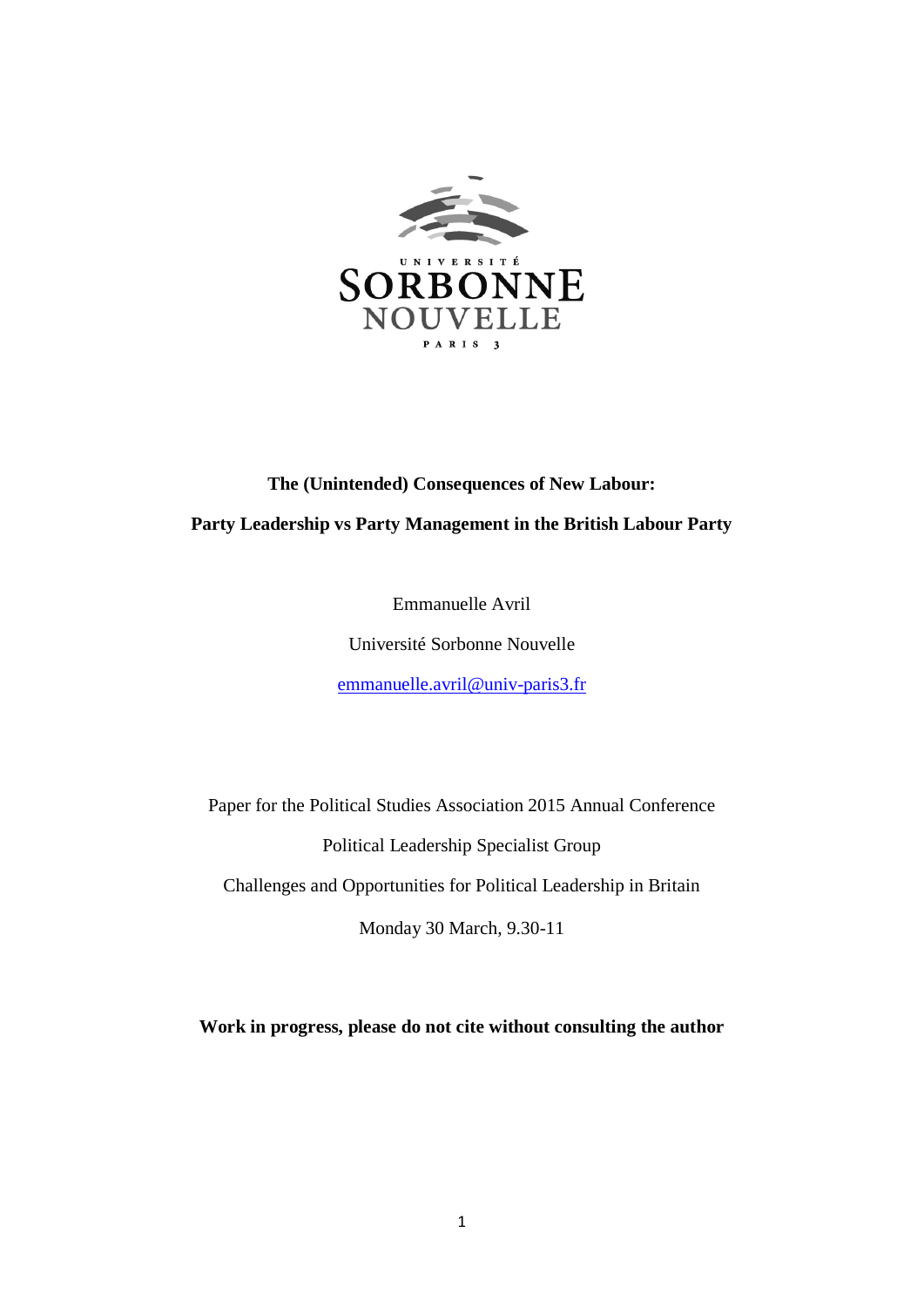#### **The (Unintended) Consequences of New Labour:**

#### **Party Leadership vs Party Management in the British Labour Party**

#### *Abstract*

*The Labour Party illustrates the paradox of highly efficient management tools and techniques leading to systemic failure. Since the mid-90s, in the pursuit of electoral success, leadership of the Labour Party has been subsumed in management of the party. Despite rhetorical emphasis on consensus-building and transparency, the party structure has evolved towards increased centralization and control, with strategic planning limited to delivery of the leadership's dictates. Such emphasis on results rather than on behaviour in the management of change in the party has had a damaging impact on the organisation, leading, first, to loss of trust and demoralization among members, and, second, to the erosion of party loyalty and civic pride among voters. This paper draws from the fields of political science as well as organisational studies to explore the impact of recent Labour Leaders on the quality of party processes as well as on party reputation. It is based on the long-term participant observation of the Labour Party at local and regional levels, as well as national events such as annual conferences. This paper starts by identifying the distinctive features of New Labour's party management. It then examines the "unintended consequences" of this brand of party management, showing this model to be mainly self-defeating. The final section provides a general assessment of the impact of this brand of management on organisational learning and innovation. The conclusion points to some of the main weaknesses of the New Labour leadership model and identifies the potential to re-engage with members – and, therefore, with voters - through more transparent, open and responsive structures.*

## **Introduction**

Despite the enduring public and academic controversy regarding the evaluation of his tenure and the way the New Labour experiment rekindled interest in explorations into what can be called the "dark side" of leadership (Benson and Hogan, 2008), the literature on Blair's ranking as Prime Minister as well as international polls show him to be perceived as one of the "great" British Prime Ministers.<sup>i</sup> This is because, in most models, successful leadership is equated with winning and maintaining office. But longevity in power cannot be the only variable used in assessing leadership, especially in a country such as the UK where the Prime Minister is also a party leader and where, therefore, there exists a powerful dialectical relationship between internal and external consequences of individual leadership. Therefore, while there is an impression of immediate success through the historic series of election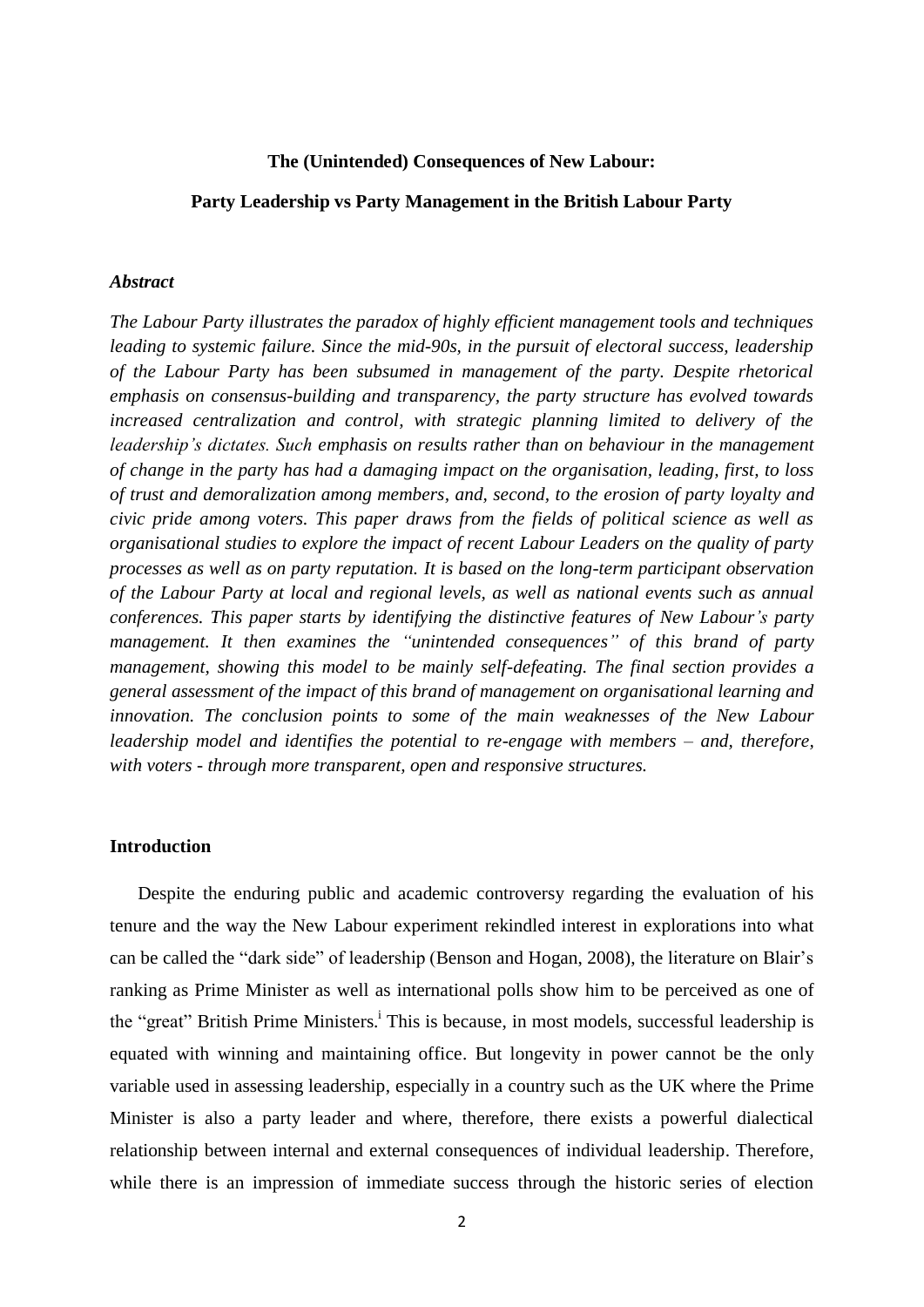victories, assessment of Blair's leadership must also include the effects on the long-term electoral prospects of the party, the level of internal democracy, the ability of the party to keep evolving, as well as the attitudes and feelings of members. Indeed, an intriguing aspect of perceptions of his leadership style is that although there is a tendency to be very critical of him in his role as Prime Minister (assessments of Blair are highly polarized, with a sizeable minority rating him very negatively, mainly because of the Iraq war, spin, and his autocratic behaviour), the public perceptions of the way he acted as a party leader are much more positive, with a view that he was very efficient in handling his party, turning it around and making it successful.<sup>ii</sup> We shall see that these more favourable perceptions are based on misconceptions – or limited awareness – of the impact of the New Labour reforms internally. Therefore, while any complete evaluation of leadership must consider the triangle of agency, followers and environment as well as the outcomes resulting from the relations between the three, this paper seeks to analyse the issue of political leadership specifically in its interaction with party management, which, according to Buller and James's statecraft model (2012), constitutes one of the five criteria by which to assess leadership. The dimension of individuality and personality cannot be set aside, nor can the context in which the evolution took place. But the decision to take party management as a focal point reflects the fact that, under New Labour, this dimension took centre stage.

The approach, based on the identification of a long-term trend towards increasing organisational convergence between public and private organisations (Avril and Zumello, 2013), combines analytical tools and concepts borrowed from both the field of political science and that of organisational studies. Although this latter field has so far been mostly confined to the study of business organisations, political scientists are beginning to appropriate its tools and concepts. For example Tim Heppell (2011) analyses the applicability of the concept of "toxicity", borrowed from the business academic literature, to the study of political leadership, and pioneer comparatist Joseph LaPalombara urges political scientists to pay more attention to the concept of "organisational learning", which at present draws most of its knowledge from studies of the firm, arguing that "people who see similarities in organisations, in whatever sphere they may be found, are basically correct in their perceptions." (LaPalombara, 2003: 575). An approach drawing together these two fields is further bolstered by the fact that New Labour explicitly sought to emulate the private sector (yet, crucially, without any experience of corporate life), with Blair trumpeting his admiration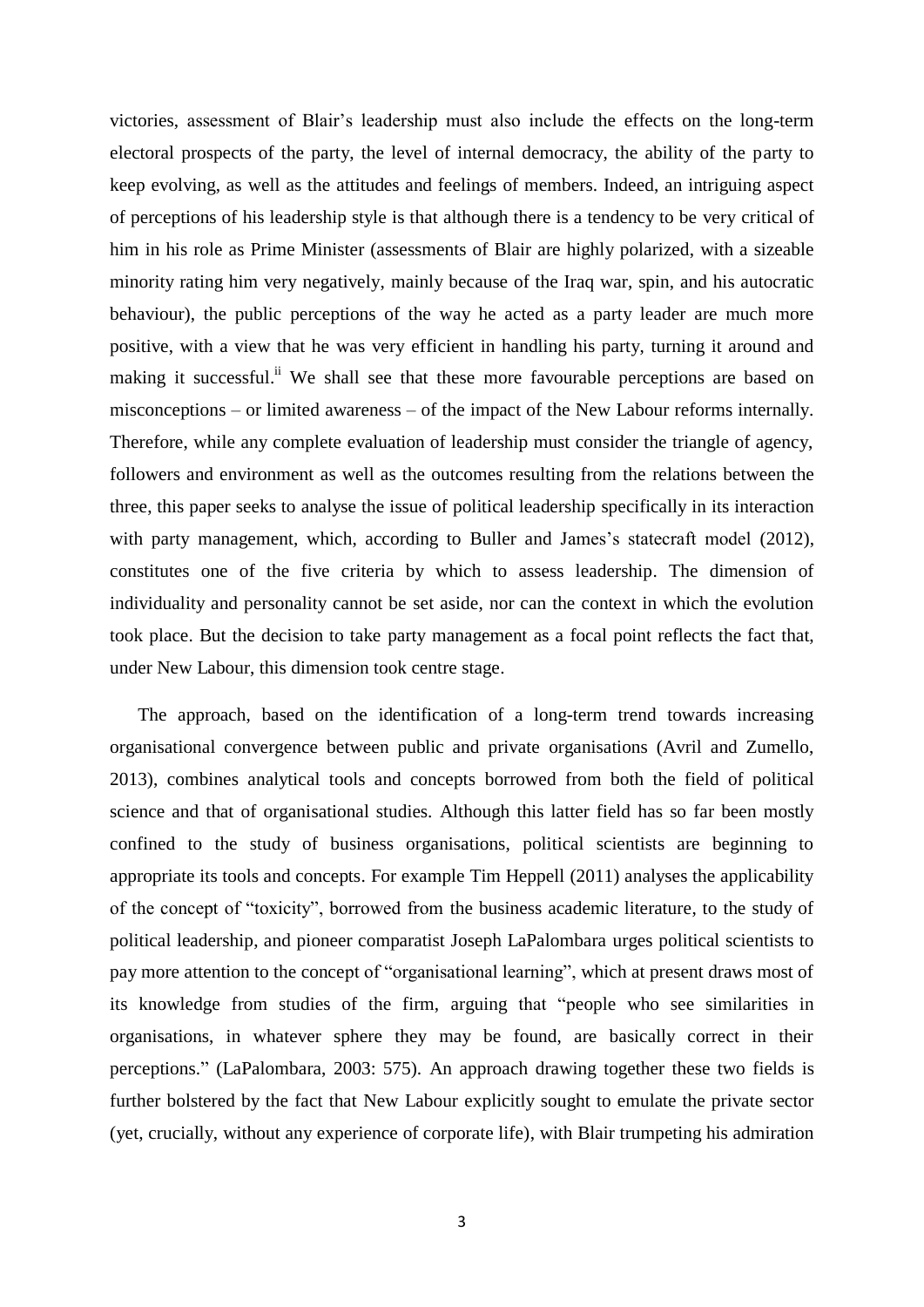for management thinkers such as Charles Handy and Charles Leadbeater (who became his adviser).

The main objective of this paper is to make a contribution to bringing these two fields together by looking at the practice of management in the Labour Party. "Practice" is a key element here. Indeed, of particular relevance to the study of party management is the subfield of organisational learning, which focusses on improving actual decision-making processes, with a view to successfully adapting to changing environments. The analysis, in the third section of this paper, of the New Labour organisational principles and practice through the prism of organisational learning, opens interesting avenues for further research on organisations. A characteristic of this study, therefore, is to be firmly grounded in empirical evidence, through the long-term direct observation of decision-making at all levels of the party from the early 1990s to the mid-2000s, a period covering the transition from Labour to New Labour. A very helpful source of information and empirical data, apart from my own observation of the party, is Minkin's recently published detailed study of New Labour's party management (Minkin, 2014), which provides the insider's view of someone who acted both as observer and adviser and enjoyed access to the highest circles of the party hierarchy. Minkin also makes explicit references to some of the literature on management. The method adopted for this research can perhaps be best described as "grounded theory", an approach in which categories and concepts are drawn from the data and which focusses on making implicit belief systems explicit.

This method of enquiry, empirically based but borrowing a variety of thinking tools and concepts to identify the patterns, applied to the New Labour party management, helps identify the main elements of a sweeping - yet implicit - culture change designed to replace whatever was left of the traditional Labour conference delegate democracy with a new organisational culture sustained by a number of structural as well as behavioural changes. Therefore the aim of this paper is to show the distinctiveness of New Labour's party management relative to previous forms, to reveal its mostly hidden mechanisms and to highlight the short term effects as well as the long term consequences of the new managerial approach. Seeking to understand how and why the New Labour party management generally seemed to negate its own objectives, this paper opens with a definition of New Labour's brand of party management, then analyses its (often) unintended effects and impact on the organisation, leading to a more general assessment of the relationship between party management and organisational learning.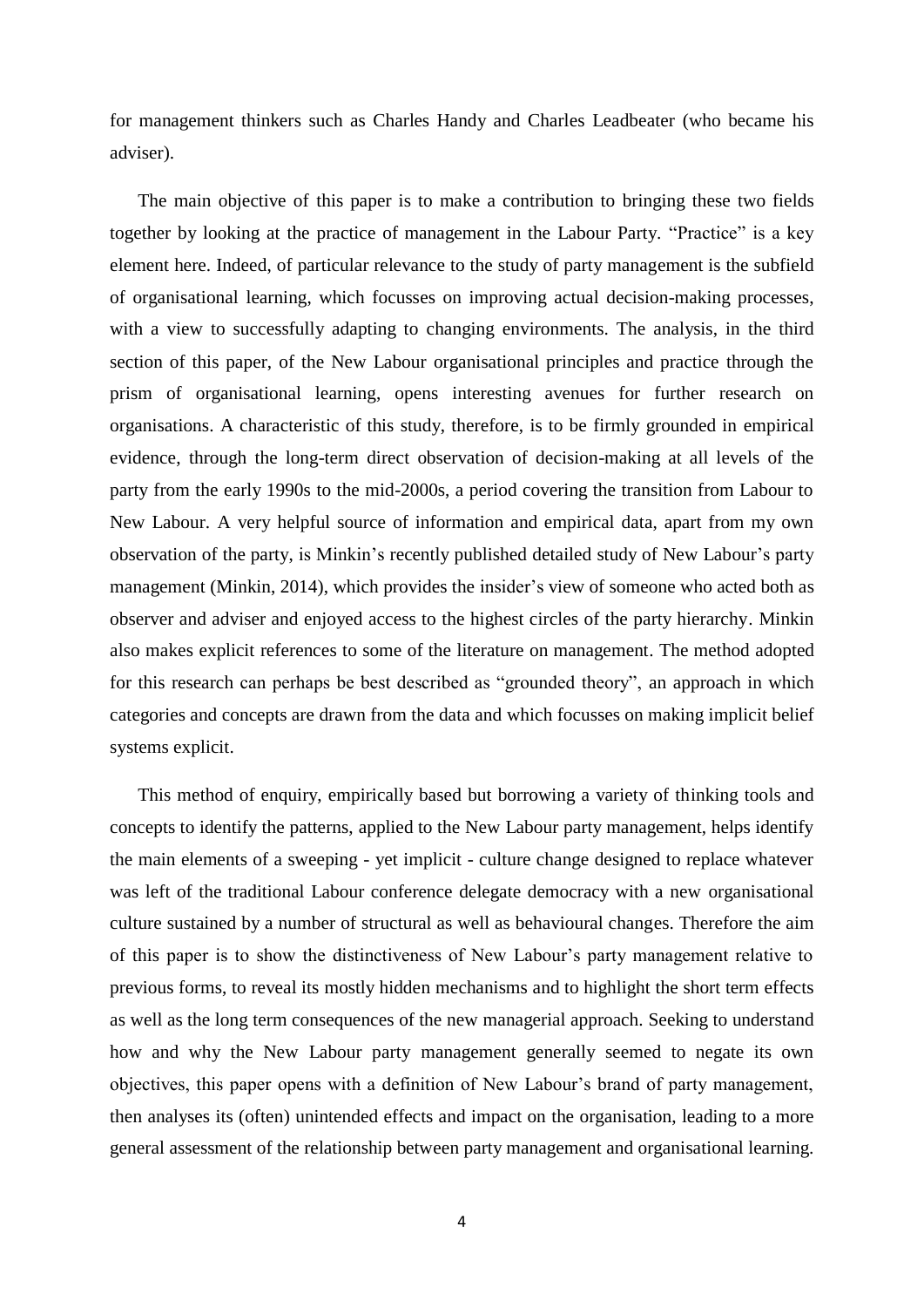### 1. **Defining New Labour's brand of leadership and party management**

There is a tendency among academic and journalistic assessments of New Labour to question the very "newness" of the project and to seek to highlight elements of continuity, either with previous Labour experiences or with the Conservative administrations. I argue along with Minkin that, when it comes to management of the party, New Labour was fundamentally different and novel. Although party management has always existed and is consubstantial to any party, close analysis of the evolution of party organisation under New Labour shows that the development of a managerial system stands as one of Blair's main achievements and makes him historically different from previous Labour leaders (Minkin, 2014).

The analysis of New Labour's particular brand of management requires to first explore the tension between management and leadership. There exists a well-established classic literature on the relationship between leadership and organisational structures, from Max Weber, who pointed out the continuities of structure deriving from the bureaucratic form present within all large-scale organisations (Weber, 1978) and Robert Michels, who highlighted, through his "Iron law of oligarchy", the bureaucratization of political parties (Michels, 1915) to Angelo Panebianco, who put forward the electoral-professional party model characterized by the strengthening of the role of leadership through greater reliance on professionals and the use of new forms of communication techniques (Panebianco, 1988), and Richard Katz and Peter Mair who theorized the emergence of the highly centralized cartel party (for example Katz and Mair, 1994). On the other hand, the conventional wisdom in business theory about the respective roles of the leader and the manager, which states that the leader "does the right thing" and the manager "does things right", although crude, is quite relevant to political parties and constitutes a convenient starting point to an evaluation of New Labour's party management. In this view, the manager administers, has a short-range view and relies on control, while the leader innovates, has a long-range perspective and inspires trust. Even though leadership and management are very distinct concepts, in practice there is a natural overlap between the two. In the case of New Labour, it appears that they did more than overlapped and that Blair's leadership was actually largely subsumed in management, a situation which Minkin defines as the "managerised" party (Minkin, 2014: 700).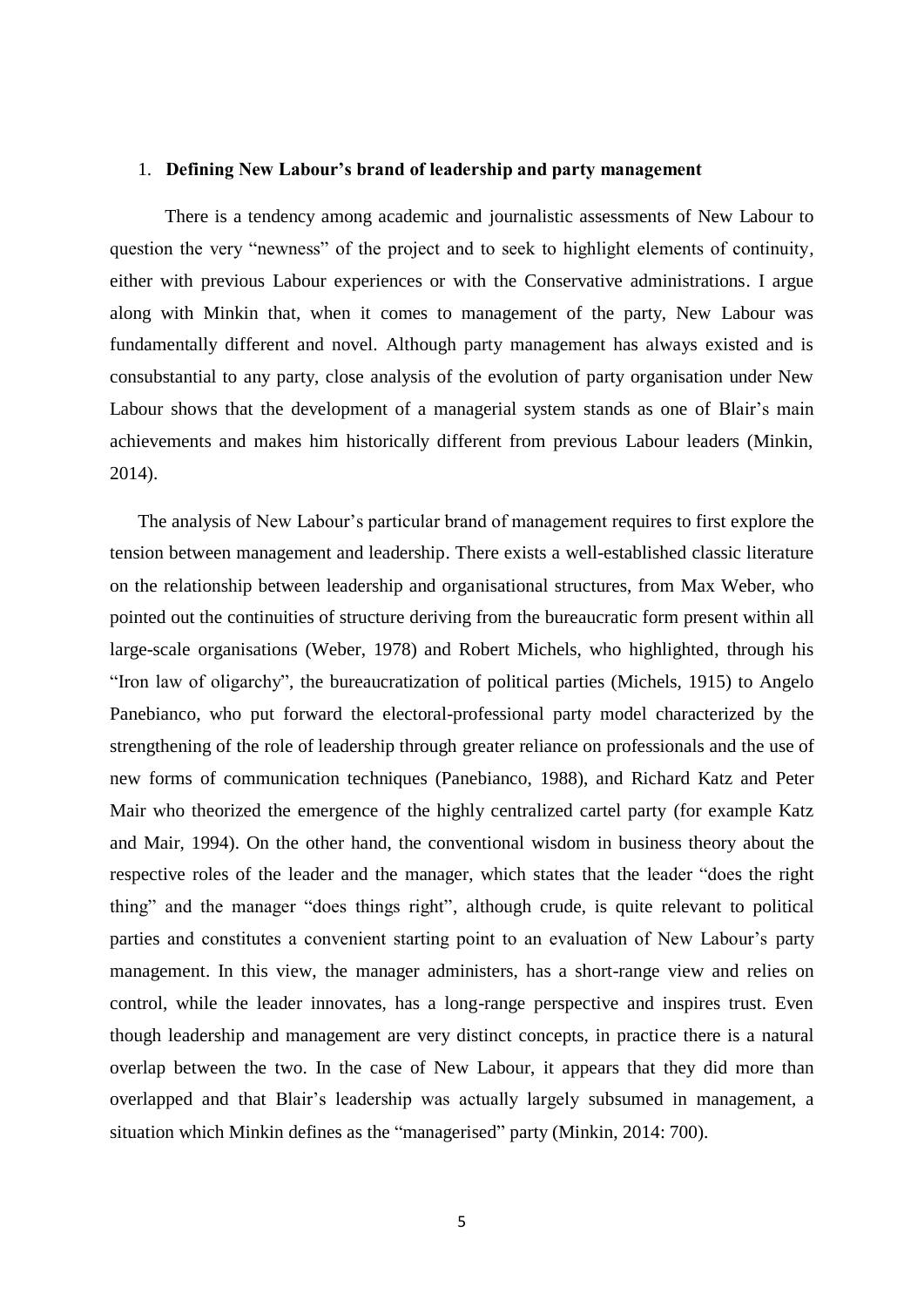It must be acknowledged from the outset that management in political parties is unavoidable and even useful. As any organisation, a party needs to coordinate its activities, to engineer organisational cohesion and generally to create an atmosphere of trust, so as to obtain the desired outcomes as defined by the leadership at a given point in time. If we take a historical perspective of the Labour party, we see that party management, even in its less palatable dimension of procedural fixing, has always been there, since tensions inevitably appear between the strategic and the operational levels, with party managers mediating between the two. What is meant by management here is not simply the administration of the party machine (even if this aspect also needs to be taken into account) but refers to "what the managers, past and present, themselves often talked of as 'management': the attempt to control problem-causing activities, issues and developments in order to ensure that outcomes were produced which the managers considered to be in the party's best interests" (Minkin, 2014: 1). In this perspective, management is a function conducted alongside other functions. What can be observed in the case of New Labour is that this dimension takes a new and distinctive turn, taking precedence over all other functions, with a view to creating cohesion and consensus within the party. The result is what Minkin describes as a "permanent revolution", or a "rolling coup", a succession of waves designed to take full control of the organisation.

The plans for reforms were based on a diagnosis of the party's weaknesses as resulting from tensions between party and government which had plagued previous Labour governments (the experience of the Wilson governments, repeatedly defeated at conference, stood out in particular). The New Labour project aimed to address this problem and was designed to bring party and leadership into alignment. Following the ideological adaptation brought about by the Policy Review conducted under Neil Kinnock, which aimed to identify the wishes of the electorate and adjust party policy accordingly, the views of the leadership were considered to be aligned with those of the voters. To borrow a newspaper headline at the time, in order to win, the party needed to "please the voters, not the members". This meant ensuring that the local parties, the unions as well as dissident MPs could not get any traction. The belief that the New Labour leadership was in alignment with the voters was reinforced by Blair's conviction that he had his finger on the nation's pulse. One key aspect of Blair's attitude was also his lack of affinity with the Labour Party. In fact he appears to have often actively disliked the party he was leading and to have generally regarded the party as the enemy, or at the very least an encumbrance and a source of embarrassment, rather than an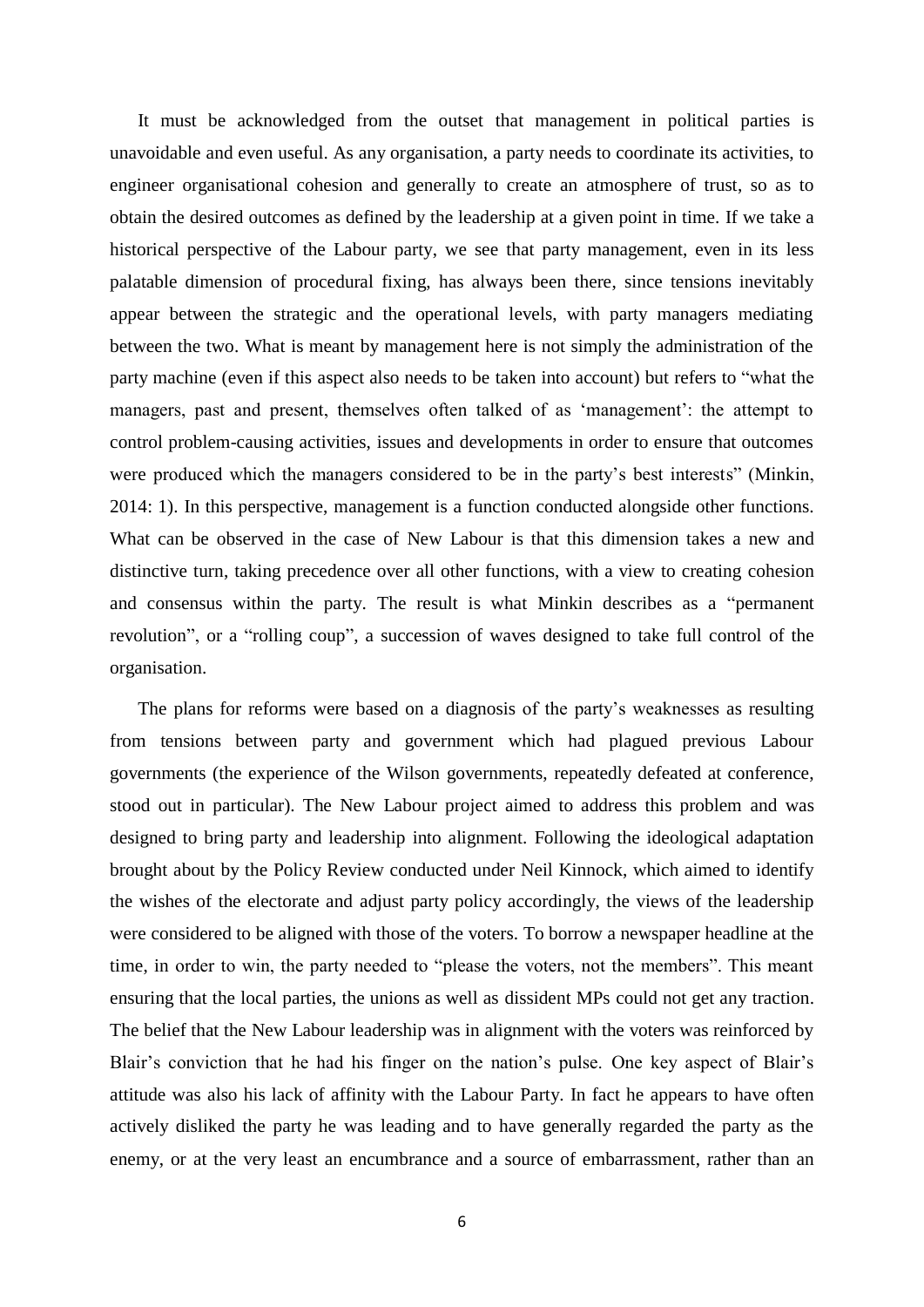asset and a source of leadership strength (Buller and James, 2012: 548; Minkin, 2014). As a result, the whole New Labour management strategy was based on a very negative appraisal of the party, of its previous leaders and of its organisational culture. The view was that the party needed to be corrected, its ideological baggage discarded and its traditional practices abandoned. Blair and his allies therefore thought it best to import a management culture which was alien to the party, resulting in a frontal and systematic attack on all the elements of the traditional Labour Party culture.

If we now try to characterize the New Labour variant of party management, a number of key features can be identified.<sup>iii</sup> A first feature is an ethics of delivery, more specifically an ethics of delivering to the leader rather than to the party, which lead to the extensive use of procedural fixes. Procedural tinkering is a constitutive part of management, which is outcomes rather than process oriented, and is to be expected. But this was taken to a new level with New Labour. Rules were now seen as "flexible instruments of power" (Minkin, 2014: 666) and emphasis was placed on delivering results regardless of the manner. In fact, rules and procedures, which stood in the way of swift decision-making, came to be seen as nothing more than time-wasting devices and were derided as "processology" (Ibid.: 137). A second major feature of New Labour's party management was the politicization of national and regional party staff (which was part of the wider "professionalization" of the party). Party officials became partisan "party organisers" delivering to the leader, making up a praetorian guard around Blair. At local level this was also observed through the replacement, during election campaigns, of local volunteer activists by paid electoral agents, which was experienced as as a form of takeover (Avril, 2007). These elements were then underpinned by a culture change which is probably the most distinctive feature of New Labour. The modernisers around Blair – and Blair himself - developed a specific attitude and behaviour, linked to their self-perception as an elite, a vanguard, imbued with a moral superiority which justified all the fixing. The New Labour people were steeped in a culture of being "bold" and unstoppable and relished the idea that they could get away with anything.

The element of New Labour's change management strategy were hidden and dressed up in an official discourse of democratization. The reforms were said to aim at establishing a direct relationship between the leadership and the members, of doing away with what was dismissed as archaic routines (formal meetings were systematically described as excruciatingly boring and not an activity in which any sane member of the public would want to engage) so as to create a "vibrant", "healthy" party which would be attractive to new categories of members.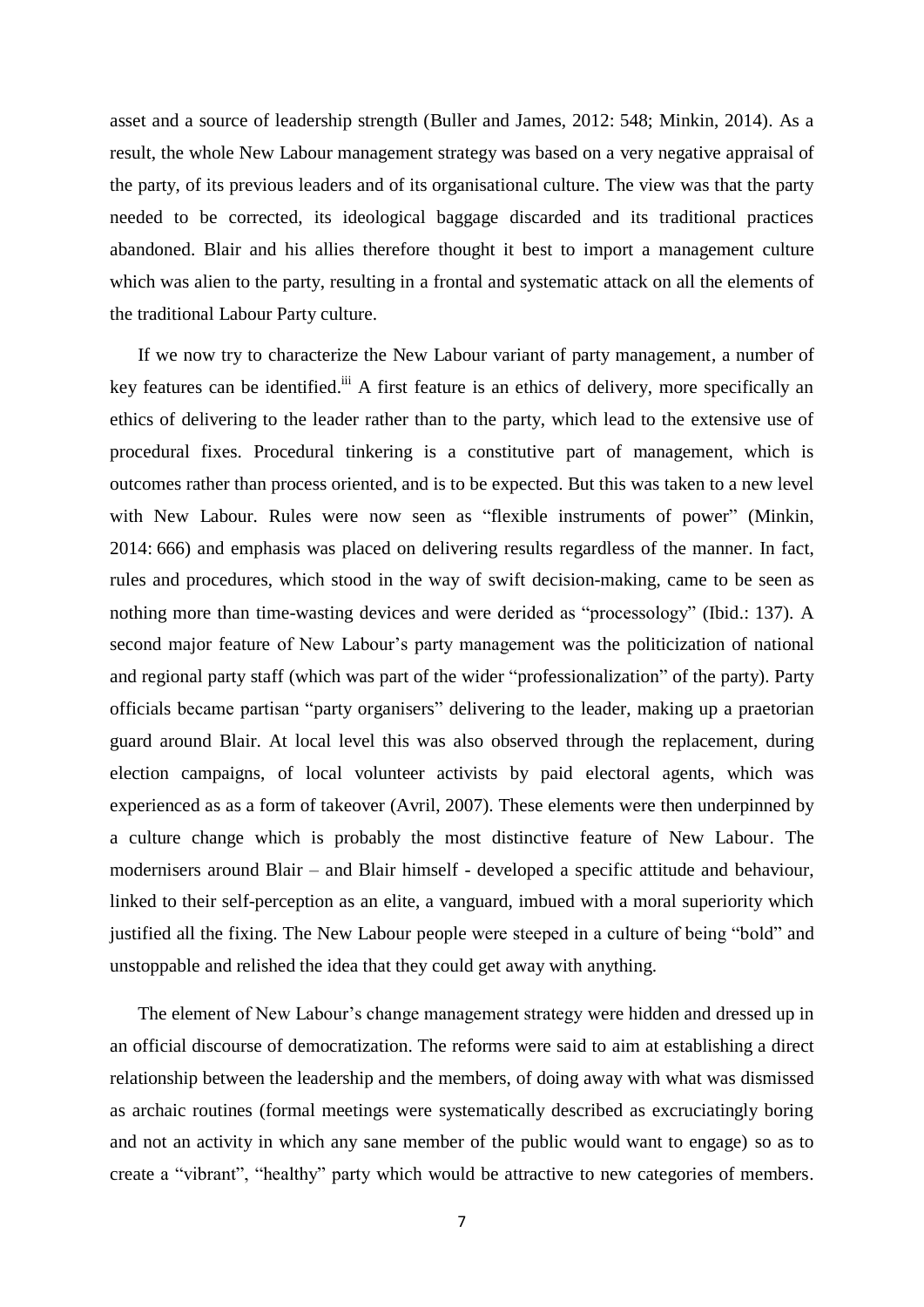In practice, this meant the removal of most decisions from the formal decision-making arena of the annual conference, through the creation of policy forums where discussions were supposed to bring about a more "consensual" approach. However, the democratic quality of the new processes of policy making is very doubtful as members of the forums were handpicked so as to ensure the right results would emerge and dissenting voices struggled to make themselves heard. The move towards direct democracy led to the erosion of the elective power of activists and the idea of increased membership participation did not entail increased membership influence (Avril, 2013). In the same vein, increased physical proximity, with the leadership team "walking the floor" at conference, often resulted in bullying and intimidation of conference delegates by ministers and high ranking organisers (Avril, 2007: 89-90). Generally, the democratic processes outlined in the 1998 *Partnership in Power* review document were perverted and replaced with gimmicky consultations such as the Big Conversation initiative, whilst the "Partnership" idea translated in practice into "managed subordination" (Minkin, 2014: 672). Overall, New Labour's style of management can be defined as a form of a top-down, command-and-control "over-management", which translated into a pattern of self-reinforcing practices the effect of which was not only to produce counterproductive outcomes but more seriously to lead to a situation where the organisation found itself caught into a spiral of ever tightening control.

#### **2. The unintended effects of New Labour's method of party management**

We now look at some of the ways the New Labour management reforms are seen to have failed to achieve their main goals to then assess the impact which some of the modernisers' errors of judgement had on the party. The counter-intuitive effects of change management have already been pointed out in the literature (notably Panebianco, 1988: 241). What is distinctive in the case of New Labour is that this specific party management approach appears to have been intrinsically self-defeating. Thus reforms which were designed to increase control often resulted, when implemented, in loss of control. The best-known cases, extensively commented upon in the media, are the messy handling of the Livingstone candidacy in London and that of Rhodri Morgan in Wales. But even if the New Labour managers' "control freakery" and procedural fixing is a well-established fact, its extent and effects have been much underestimated.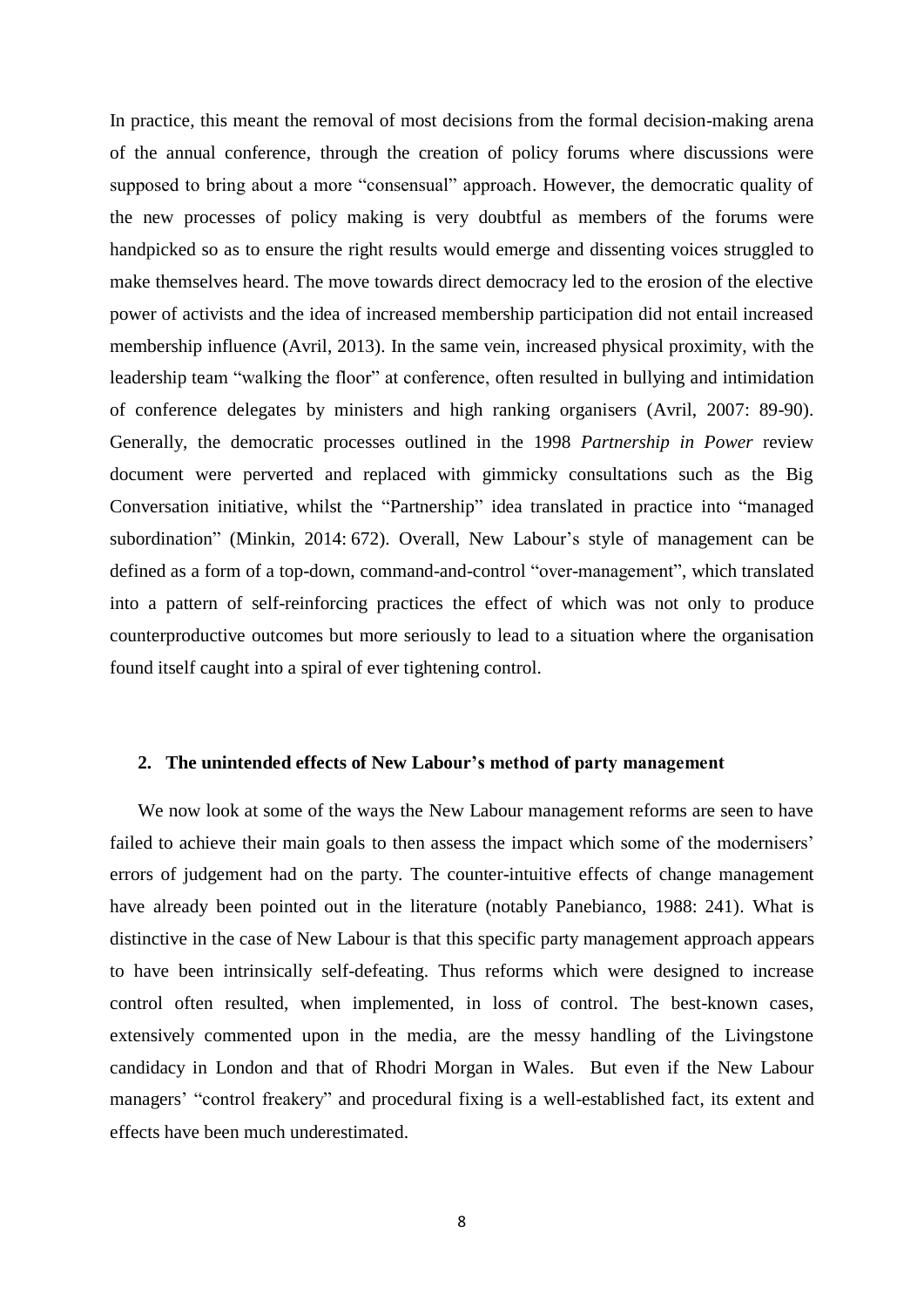A first unintended outcome was a result of the belief that the views of the leadership and those of the voters were aligned and of attempts to align the party with those views (Avril, 2013; Minkin, 2014; Wring, 2005). The party (the trade unions and the CLPs) was seen as holding views which were harmful because they were thought to be at odds with how the voters felt. They therefore needed to be contained. This strategy was particularly visible at the party conference where the New Labour managers used all the tricks in the book to ensure that there would be no damaging platform defeats. To avoid any coordinated rebellion, the principle of mandate was actively discouraged and unexperienced conference delegates were briefed by party staff to vote according to personal preferences, and not, as had been the practice, to reflect the majority views of their local party. This occasionally led to delegates from the same constituency voting against each other. Prior to crucial votes being taken, constituency delegates were often coaxed and/or intimidated through one-to-one encounters with ministers, and then through high ranking party officers staring at them from a few feet away during the vote. Generally the conference was orchestrated to stage enthusiastic support for the leadership. The Leader's speech was now introduced by lengthy and loud warm ups of rousing pop songs and videos to the glory of the leader, with party organisers leading the clapping. One of the most interesting contributions of Minkin's book is that it provides several examples showing that the belief in an alignment between the leadership and the voters was incorrect. In some cases, it was in fact the leadership which was at odds with public sentiment and constituency delegates were occasionally persuaded to vote in favour of reforms which the wider membership did not approve of, as was the case on foundation hospitals or higher tuition fees. Therefore, the overall effect of over-management of the party conference was to cut off the leadership from adequate feedback from the floor.

The sustained efforts to control the grassroots were based on a misconception of local parties and members, who were seen, in keeping with the old Duverger model, as dangerous radicals who would thwart the modernisers' ambition to make the party more responsive to the voters. However, the rare empirical studies to investigate the supposed ideological gap between Labour members and Labour voters (Seyd and Whiteley, 2002) have shown it to be in fact very slight and a matter of degree rather than of a real divergence of opinions. The fact that disregard for the importance of local party activists and the local campaign resulted in weakened organisational vitality (as seen through the steep decline in membership as well as in the low level of participation in internal elections) was considered a risk worth taking. In any case, it was believed that the declining activity of traditional party activists could be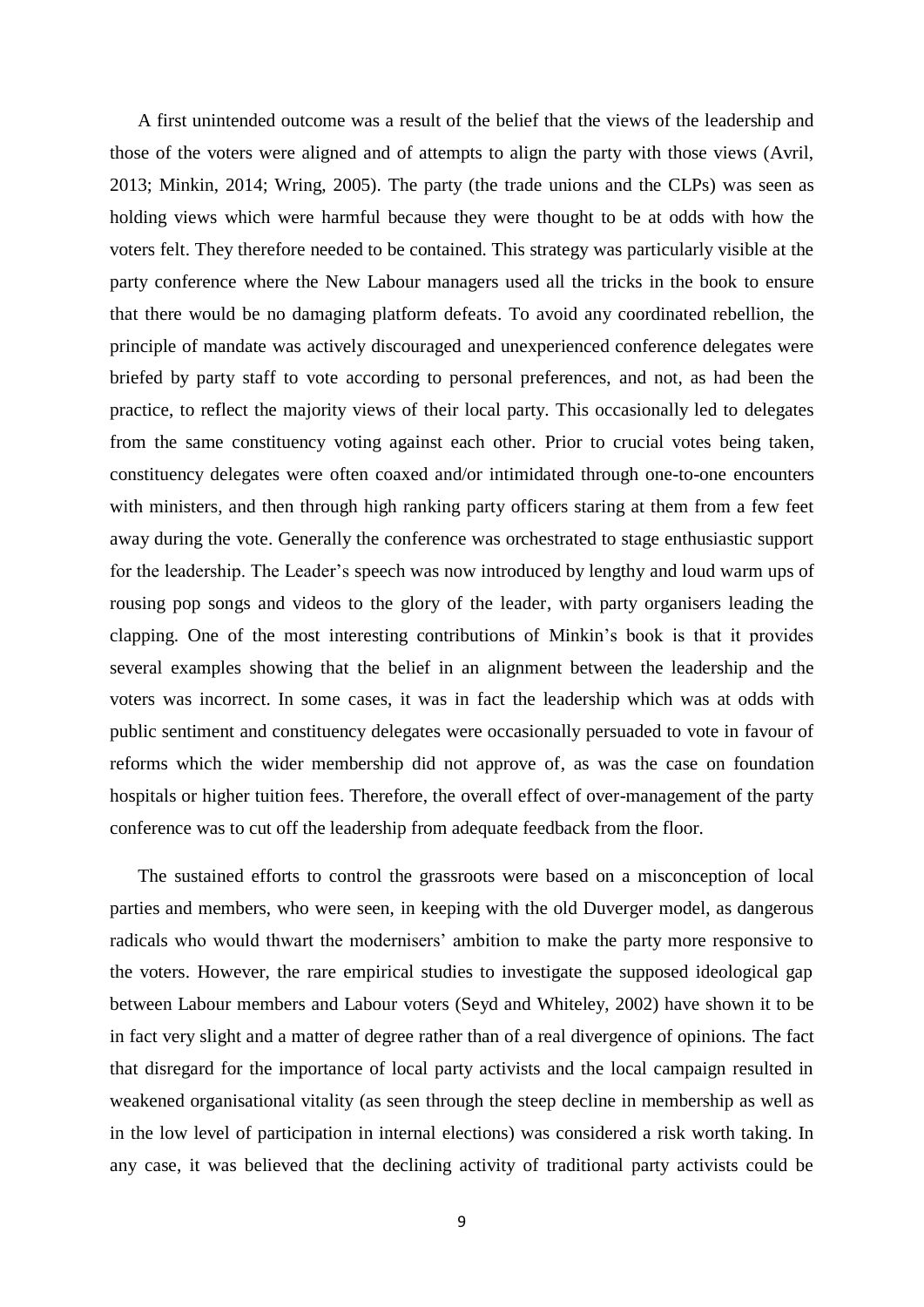compensated by the mobilization of a looser supporters' network (Scarrow, 2013). But the cost of alienating the party was clearly seen during the 2005 election campaign, when internal party discontent expressed itself mainly through diminished activism and with many local parties positioning their parliamentary candidates clearly in opposition to the New Labour line and refusing to make reference to New Labour or even to Blair in their candidate's election address.

The political marketing literature has also stressed the dangers of the Labour modernisers' approach to "product design" which consists in forcibly shaping the party to fit voters' preferences. Jennifer Lees-Marshment explains that, just as in business organisations, the most important audience of an organisation is its own members and that parties must adjust the product "to suit internal demands which include party ideology and traditions" (Lees-Marshment, 2001: 190). Minkin even argues that there is no factual evidence to support the view that that internal dissent and intra-party revolts were always publicly harmful, since on some issues, the public display of a debate (over lone-parents benefits in 1997 or pensions in 2000) might even have been welcome by the voters. Therefore New Labour's party management methods, which were focused on electoral gain, in reality made the party less attuned to the electorate.

Even more paradoxical for a party whose main objective was to win election, one of the most immediate and most significant effects of the New Labour's party management, which worked hand in hand with management of the media, was the toxification of the party's image. The British media quickly rebelled against the heavy handedness with which they were being managed. "Spin" became the story, and the public perception soon came to be that Blair had a toxic influence on the body politic. Even if the decision over Iraq and the manipulation of Parliament stand out as defining moments, these events are not the watershed that they seem and there were many other damaging expositions of New Labour's willingness to bend the rules. After the summer of 1997, when Blair had an approval rating of 93%, perceptions already began to slip, first with the Ecclestone sponsorship row, then with Mandelson's first resignation (Stanyer, 2003). The leadership failed attempts to neutralize Ken Livingstone over the London Mayor election, with the press covering every twist in the story with a narrative of manipulation, stands out as a particularly embarrassing episode which displayed both New Labour's disregard for a fair democratic process for the sake of expediency and the self-defeating results of such tactics, since Livingstone went on the win the election and later had to be reinstated in the party.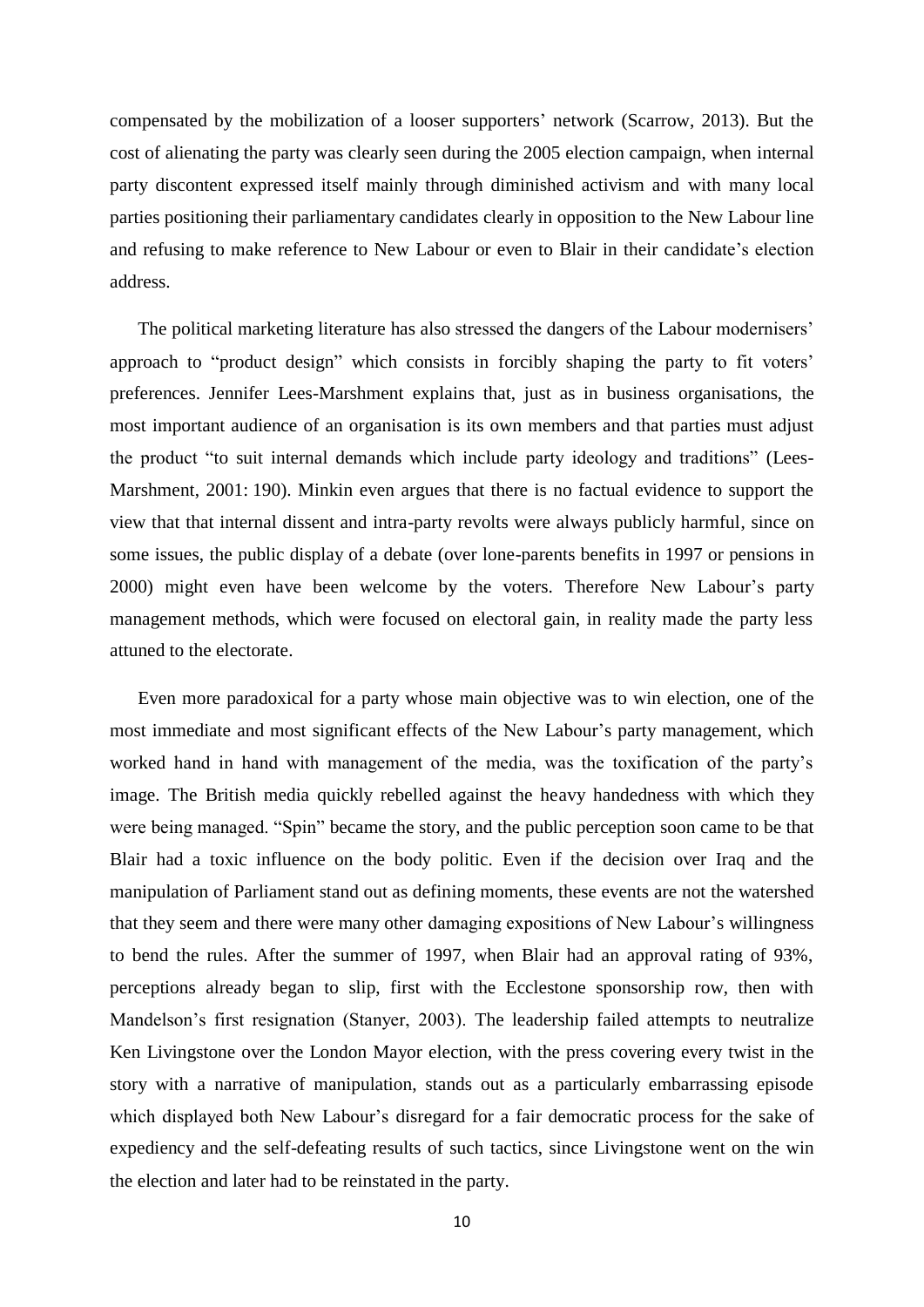This demonstrates that lack of respect for due process, emphasis on short-term success, and rule bending all have a short term as well as long term cost. How the party arrives at its decisions, the rules and procedures it follows are more than mere technicalities. They affect the party's image and reputation in ways which reverberates beyond the boundaries of the organisation and impact the way the party engages with the voters. Rule twisting results in a loss of trust internally and externally. Blair's reputation in itself is an indicator of this cost. He is now disliked and seen as a "celebrity'" bent on raking the money in. But the damage goes further since the whole organisation became tainted. The party was left discredited and disconnected, with weakened ties to its "natural" constituency, a problem which the *Blue Labour* project theorized by Maurice Glasman, which then morphed "One Nation" in Ed Miliband's leader's speech at the 2012 conference, is striving to address.

Other arguments to support the view that the modernisers' achievements fell short of their objectives include the fact that many of the changes associated with New Labour (such as the renegotiation of the relationship with the trade unions, or the more voter oriented approach to policy-making) were initiated under Neil Kinnock and John Smith, well before Blair took over the party in 1994. Let us not forget either that Blair had not managed to get overwhelming support in 1994. The paradox of the "leadership-dominated party" (Quinn, 2004) is that Blair, "the Leader with the greatest managerial powers in Labour history" (Minkin, 2014: 681), who had managed to stave off the adoption of an up-to-date procedure for removing the party leader, far from making his own position more secure, was eventually forced by a distrustful parliamentary party to step down at a time which was not of his own choosing. Minkin shows that, overall, Blair never managed to establish a complete "supremacy" over the party and that he faced constant and often efficient resistance from the the PLP, the unions and the CLPs. In fact, according to Philip Cowley (2007), parliamentary rebellions were a direct result of Blair's autocratic style of leadership. The New Labour example shows that a command and control approach is likely to generate powerful countermovements.

New Labour was therefore clearly not the success story it has been described as. Not only is election victory obviously not the only criterion of success, but even in electoral terms the party's accomplishments need to be set against the fact that the New Labour governments presided over a period of rising concern about disaffected voters. The record level of abstention in the 2001 general election was such a shock that it prompted the setting up of the Audit of Political Engagement. In addition, Blair's leadership cannot be assessed in isolation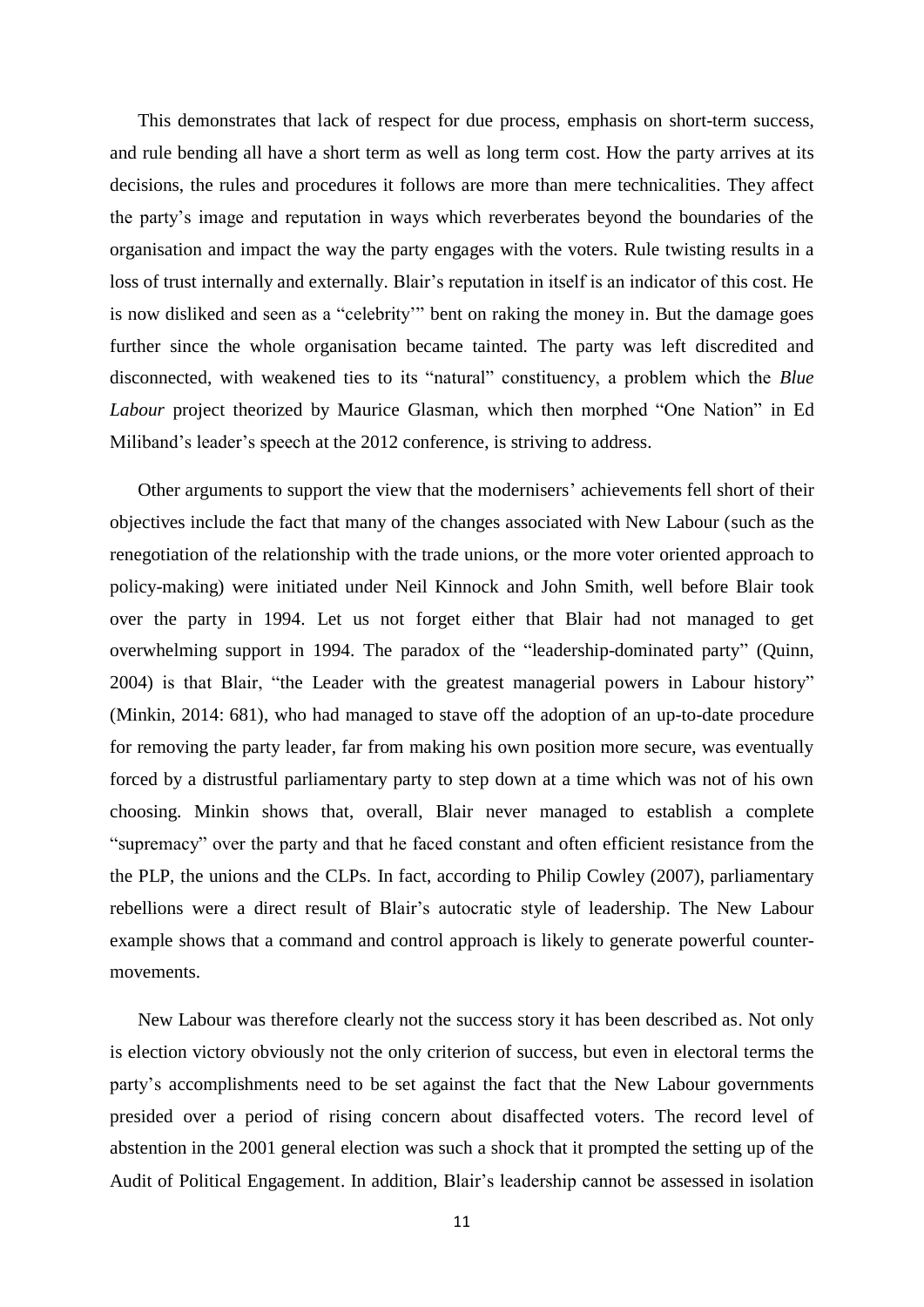from the project which was designed to sustain him in power. Party management under Brown retained the same features. In fact, the Blair/Brown duopoly was a constitutive part of the project and one of its main weaknesses. The new processes, which were supposed to foster consensus-building and dialogue, bringing party and government closer together, instead turned a pluralistic party into a highly factionalized one. In their unshakably belief that any public display of disagreement would be electorally damaging, the New Labour managers engaged in party management that was so heavy-handed that it eventually lead to systemic failure. Awareness of these shortcomings was occasionally voiced by leading figures of the party, including policy adviser Philip Gould who in 2002 acknowledged that the New Labour brand had become "contaminated". The puzzle, then, is to understand why the New Labour managers proved unable to change their ways.

## **3. New Labour's anti-learning practices or death by consensus**

There is an assumption that internal cohesion, in other words, harmony between the various groups which make up the organisation, is the condition for its durability.<sup>iv</sup> The Labour Party had undeniably suffered in the past from its image of a torn party. Eric Shaw refers to this as a "debilitating civil war" which "impressed upon the public mind the image of an incessantly brawling and congenitally divided party" (Shaw, 1994: 166). Along with Erving Goffman, one can think of the Labour Party as a "team", or "a set of individuals who cooperate in staging a single routine" (Goffman, 1990: 85). But such unity is only superficial since the different subgroups are competing, each having power to undermine the collectively displayed identity, the power to "give the game away" and to reveal the divisions to the outside world. In this perspective, any public manifestation of disagreement is potentially damaging since it undermines the definition which the party is striving to present: "It seems to be generally felt that public disagreement among the members of the team not only incapacitates them for united action but also embarrasses the reality sponsored by the team" (Ibid. : 91). The history of Labour Party conferences is full of those dramatic episodes where an individual or group stages a walk out.

However, it is also possible to consider that, paradoxically, internal competition can contribute to maintaining continuity in the party. Thus Jacques Lagroye argues that competition between rival factions "allows actors to claim continuity, fidelity to basic principles and party history and also to the preservation of those lasting characteristics which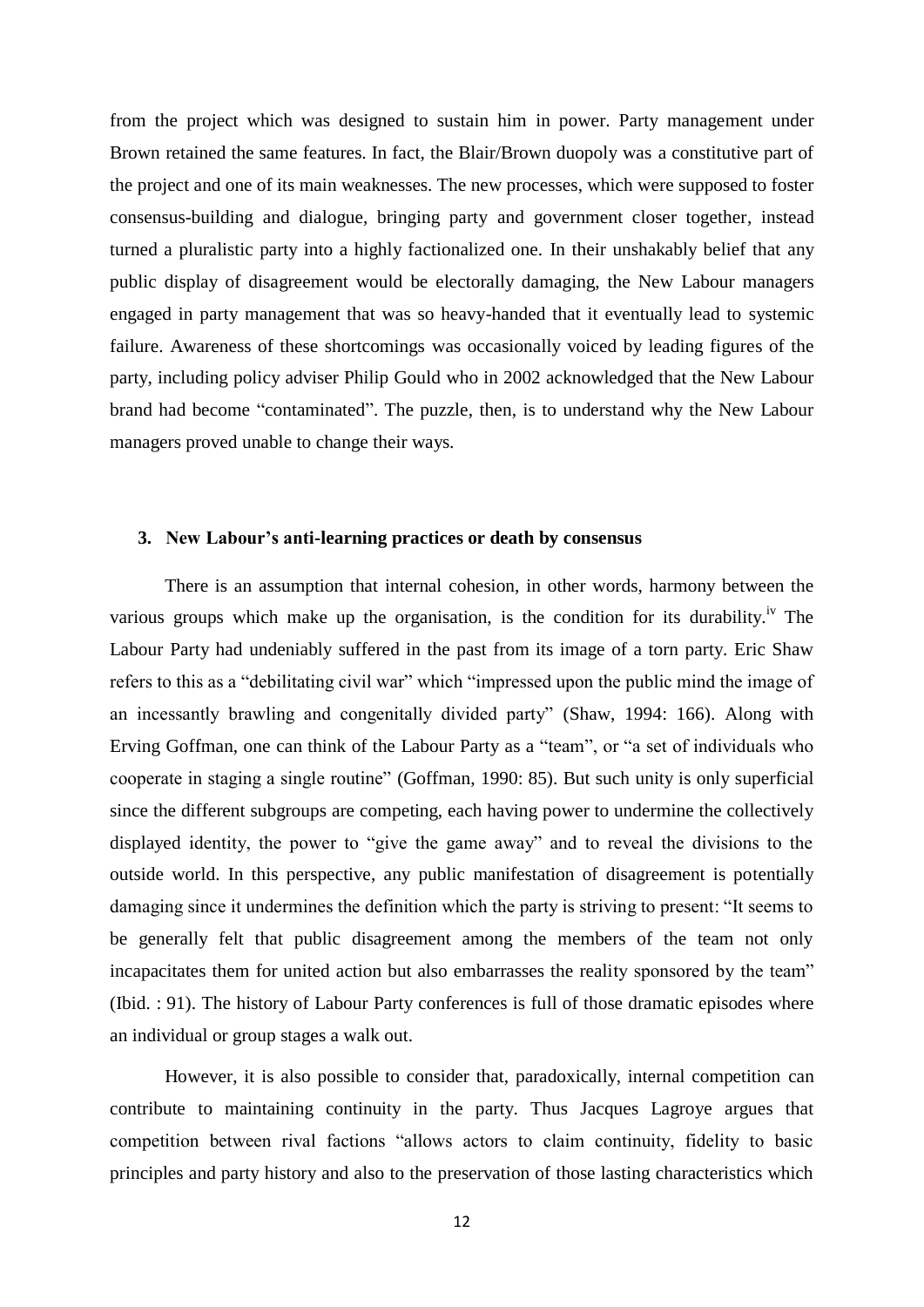give the organisation identity" (Lagroye, 1989: 372). One can even consider with Patrick Seyd and Paul Whiteley that too much consensus is harmful to the party, making the point that if we can agree that disagreements are undeniably costly in electoral terms, the same goes for the blandness of a "sanitized" party (Seyd and Whiteley, 1992: 207). Such type of party simply ends up putting the voters off as they can no longer see the difference between the parties. It also discourages activists, who lose any incentive to get mobilised and to campaign.

Moreover, internal divisions may even help keep the party healthy, preventing it from ossifying, counterbalancing the oligarchic tendencies identified by Michels. Internal contestation maintains the political organisation's dynamism and ability for innovation. In 1994, Eric Shaw expressed concern at the gradual centralisation of power in the Labour Party, fearing "dwindling organisational vitality and ideological exhaustion" (Shaw, 1994: 166), underlining the necessity for an organisation wishing to avoid sclerosis to allow for the development within itself of units capable of autonomous action whose effect will be to provide an arena within which news ideas can be generated (Shaw, 2002: 8). Instead, the New Labour approach reflected a strict implementation of the principle of collective responsibility (which Shaw compares, as Richard Crossman had done in his time, to Leninist democratic centralism), with minority opinions being ignored. This problem was clearly seen in the way the newly created policy forums functioned, where minority opinions struggled to even be recorded. Shaw concludes that "a malleable party is unlikely to be an energetic one", as shown by the "mounting apathy and lethargy within Labour ranks" (Ibid.: 12). In an interview conducted in 1995, Vladimir Derer, founder of the Campaign for Labour Party Democracy, expressed the view, echoed by many party members, that only political debate can keep activists, whom the leadership relies on to run the local parties and campaigns, interested. Participation to the political debate, which "wine and cheese evenings" could never replace, is an essential motivation for partisan engagement. Internal divisions and the possibility of expressing one's disapproval of the official line are a condition for organisational vitality. Therefore, if the risk of implosion is very real, as illustrated by the catastrophic party split of 1981, devitalisation is just as dangerous.

Another danger is the loss of a critical mind. One of the most interesting aspects of Minkin's study of New Labour's party management is the way it highlights a defense mechanism known in the field of organisational studies as "skilled unawareness" (Argyris, 2012), and which Minkin refers to as "willful blindness" or "blinkered realism" (Minkin, 2014: 709), which can be defined as the inability to see the warning signs or to interpret them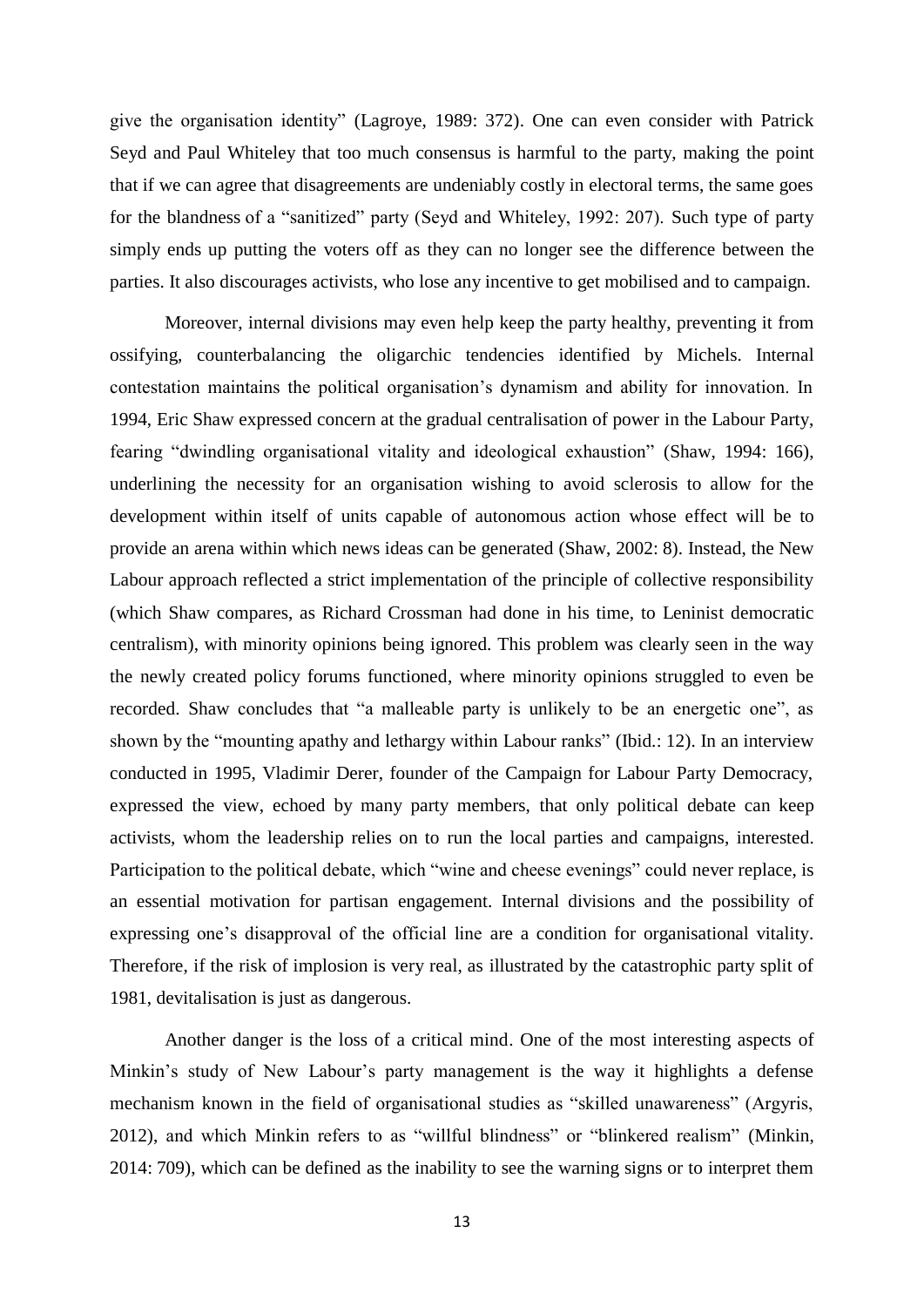correctly, and a tendency to blame any failures on external factors. This phenomenon results in a dysfunctional decision-making process where an in-group overrates their ability to make decisions and is in denial of any gap or inconsistencies, a form of behaviour reminiscent of Irving Janis's famous exposition of "groupthink" (Janis, 1979), which, he explains, is likely to result both in irrational decisions and dehumanizing actions directed against outgroups. Janis devised eight symptoms indicative of groupthink: first, overestimation of the power and morality the group (whereby excessive optimism and the unquestioned belief in the morality of the group causes members to ignore the consequences of their actions); second, closedmindedness (warnings which might challenge the group's assumptions are ignored and dissenters are stereotyped as weak, evil, biased or stupid); third, pressures toward uniformity (leading to the self-censorship of ideas which deviate from the consensus, with members under pressure to conform).

The parallels with the New Labour managers' behaviour and mindset are striking. Refusal to conform to the new orthodoxy exposed party members to accusations of disloyalty and the risk of being silenced at any cost. Left-winger Liz Davies, who served for two year on the party's National Executive Committee before resigning, illustrates in her book this pressure to conform and the harmfulness of such *esprit de corps*. She describes the nonsense pervading some of the NEC meetings where « cabinet members or Millbank staff would repeat the most implausible versions or explanations of events (the *Guardian* was a Tory paper, the election result was a disaster for Livingstone, rules existed even though no one had written them down) and nearly everyone around the table would nod in agreement" (Davies, 2001: 173). NEC members, concerned that they might lose other members' approval, carefully strove not to deviate from the consensus, opting to keep their doubts and worries to themselves for fear of being seen as disloyal, thus feeding the shared illusion of unanimity. This process, which Karl Albrecht calls "learned incapacity" (Albrecht, 2003: 17-38), condemns the organisation to certain failure, for when group members have literally "learned not to learn", errors no longer appear as such and the systematic response to emerging problems is the reckless decision to press on in the wrong direction.

The plebiscitary party model developed by Patrick Seyd and Paul Whiteley stresses the same thwarted processes. This model, characterised by "a veneer of democracy disguising centralisation and control" (Seyd and Whiteley, 2002: 176), is a threat to the party's chances of survival since this "empty" structure can no longer fulfil key traditional functions such as campaigning and recruitment. "The key problem – they argue - is that unaccountable power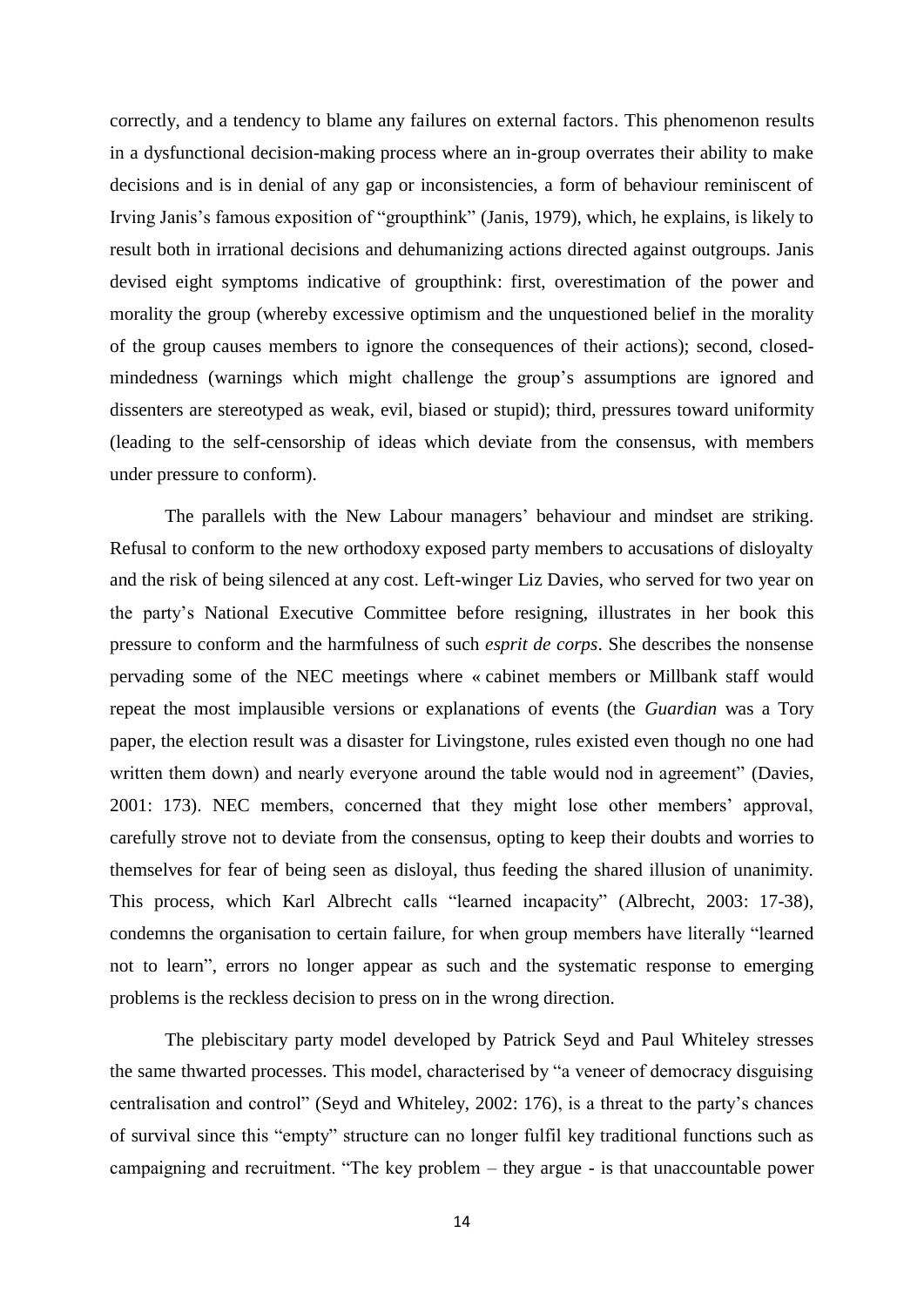tends to make leaders stupid, out of touch and unwilling to do the hard work of building a rational case for policy initiatives" (Ibid.: 174). Although Minkin is critical of the plebiscitary model as applied to the Labour party, showing that early attempts initiated by Blair at conducting internal referendums (such as on the 1997 party manifesto) were considered internally as fiascos and were quickly abandoned (Minkin, 2014), both lines of analysis converge in stressing that orthodoxy and centralised control are a danger to the organisation, which finds itself cut off from a vital source of innovation and more likely to make mistakes. The way the New Labour leadership stifled all dissenting opinion, imposing a new orthodoxy throughout the organisation, turned the party into a "toxic organisation", closed to new ideas for fear of having to put its own assumptions into question, where people stopped questioning "how and why things [were] done" (Goleman, 2002, 195). Although it is obvious that an undisciplined party is almost guaranteed to lose elections, the New Labour managers' exclusive concern for internal cohesion was even more harmful in the long run, as all that was achieved was "the consensus of the graveyard" (Seyd and Whiteley, 2002: 176).

In his classic work on the rules of innovation, James Utterback explains that once a new idea has been created, the future of the organisation will depend on whatever will be done with that new idea. He goes on to highlight the paradox of leaders closing ranks around an innovative idea so as to protect it, and concentrating on the product which the process has led to rather than on the process itself. "It is a great irony – he writes - that wisdom for many firms that derive current good fortune from radical innovations of the past lies in erecting barriers to these same types of innovations today" (Utterback, 1996: 224). This hostility to any further change which might threaten the new idea is clearly reflected in the Labour party modernisers' main concern to defend the New Labour "project", to unite the various sections of the party around it, rather than to create the conditions for new ideas to continue emerging. Indeed, a key manifestation of the New Labour party management is the way the modernisers were trapped in a self-protective mindset which went counter to organisational learning. Minkin describes the omerta at the top of the party about the problem of Blair's method of leadership, which was never raised despite mounting evidence of poor decision-making. Blair simply could not accept that his party management "had been based on some major false assumptions and produced some unfortunate consequences" (Minkin, 2014: 472) and the New Labour managers generally found it difficult to cope with their own errors and shortcomings, downplaying each difficulty or setback as nothing more than a "blip" or blaming poor results and mistakes on external factors.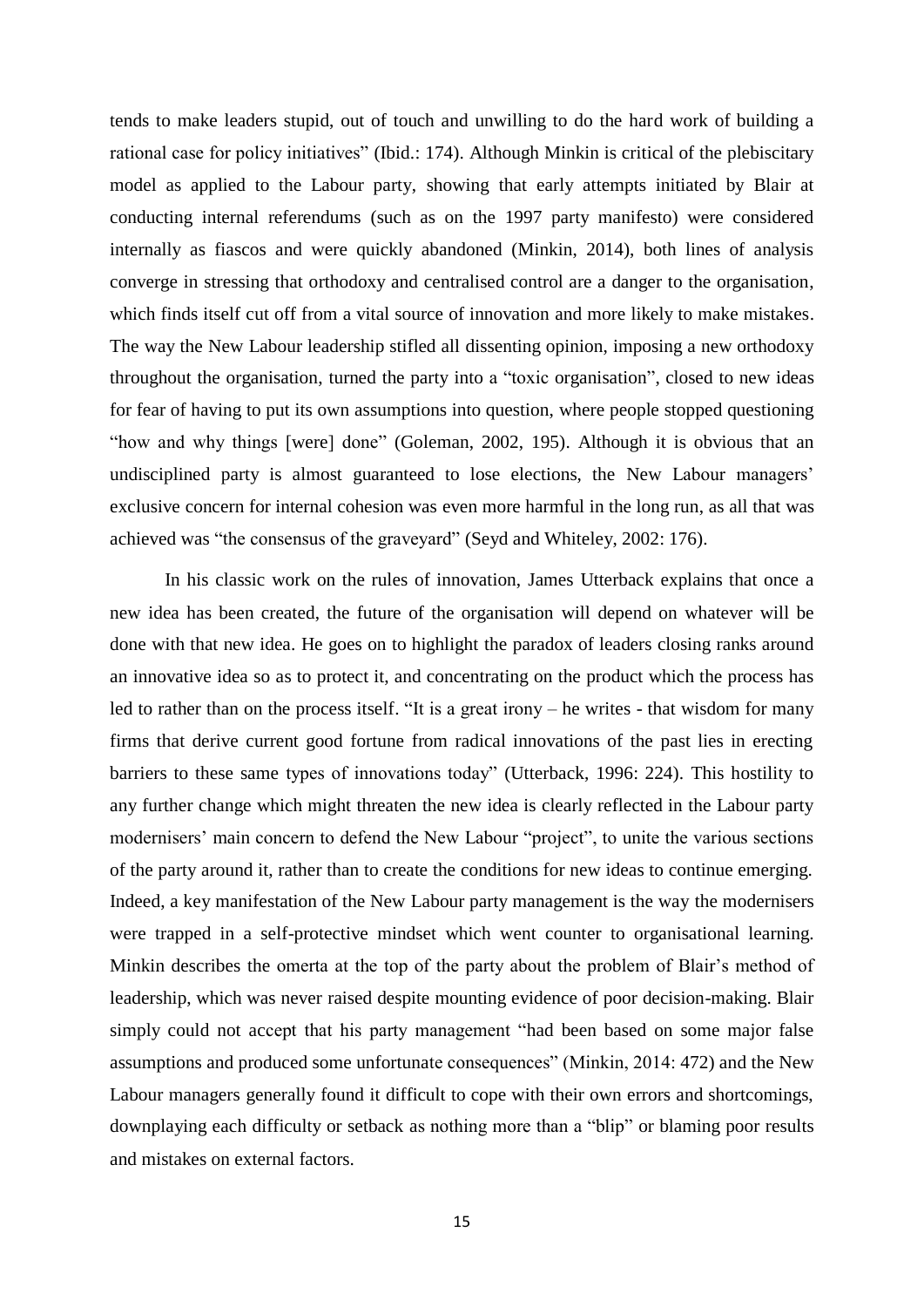In his landmark book on innovation, Clayton Christensen explains how traditional big businesses which developed systems aiming at eliminating everything that the clients did not want, found themselves in a position of no longer being able to respond to the customers' expectations when these changed. Christensen identifies a "dilemma", which is that, in business, efficient management - management focused on the short-term needs of customers and on improving the product - often turns out to be the very cause of eventual failure (Christensen, 2000). This is a warning which the New Labour managers would have been well advised to heed when they devised a whole communication strategy aimed at "Middle England", a specific and narrow segment of the market deemed as key (Wring, 2005). The growing uncertainty of the working environment of businesses finds an echo in politics where the effects of globalisation and technological change are also felt, as well as those of the emergence of a clientele who is increasingly difficult to attract. A more appropriate organisational model, it is argued, is that of the "learning organisation", as defined by Peter Senge or Bob Garratt, $v$  where the learning potential of the organisation is considered as its only really long-lasting competitive advantage. This approach, also known as "action learning", which was pioneered by Reg Revans in the UK and Chris Argyris in the US in the 1970s and 1980s,<sup>vi</sup> and later popularized by Peter Senge, calls for a re-evaluation of the traditional managerial practices based on an obsolete taylorist and mechanistic conception of organisations. Action learning is based on the idea that the key to improving performance does not lie with the abstracts theories put forward by management experts, but with the practitioners themselves who learn from their own actions and experience (Boshyk and Dilworth, 2010). To assert its "newness", New Labour wanted a clean break from Labour's past, but what was swept away in the process was also the "accumulated wisdom of past experience" (Minkin, 2014: 143).

New Labour's "anti-learning practices" thus betrayed its inability to adopt the learning methodology required for the creation of new ideas. In removing what they saw as obstacles standing in the way of action and adopting a defensive posture around an ossified project, the New Labour managers contributed to "the devitalisation of other potentially creative innovators' (Ibid.: 715). The effect of this inability to learn from mistakes and the systematic corruption of the party's internal democracy was to alienate both the members and the voters. In this sense it is true to say that internal consensus and cohesion, as they manifested themselves in New Labour, constituted obstacles to innovation and therefore endangered the survival of the party. The antidote to this self-defeating management model lies with a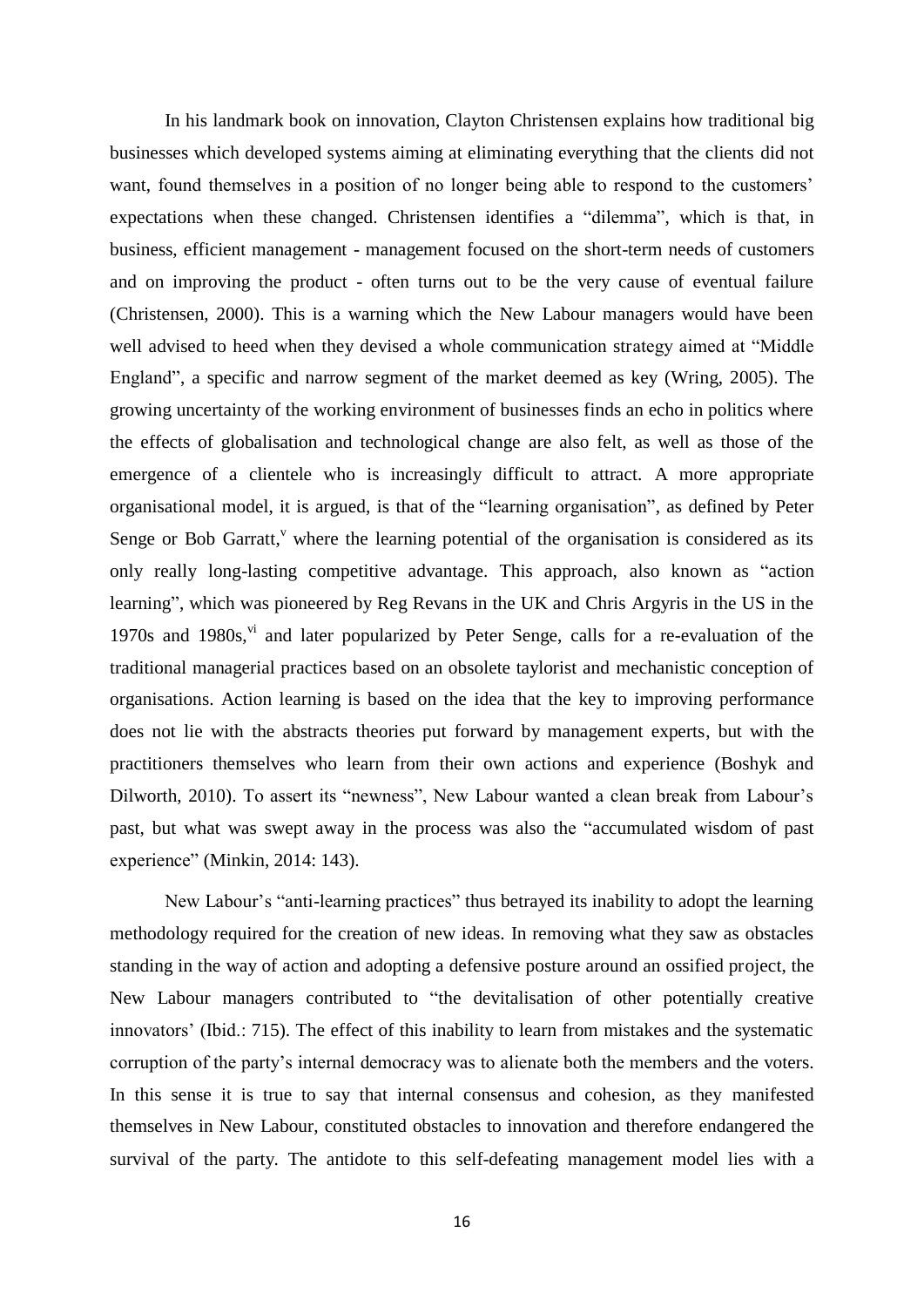leadership model which takes the well-being of members into account and can generate an atmosphere of trust, where the aims of the party are not focussed so much on explicit linear goals and more on the expressive functions of membership.

### **Conclusion – New Labour: strong management; weak leadership**

Blair's style is taken as an example of "strong" leadership associated with authority, strength and charisma. At the same time, Blair's leadership style is also assessed as manipulative, opportunistic and stubborn, when "strong" leadership would in fact require flexibility, adaptability and integrity. Following McAnulla's analysis of the "toxic" dimension of Blair's leadership (2011) and Minkin's description of Blair as someone who was "addicted to the appeal of a form of bold leadership" (Minkin, 2014: 570), we can draw from the "toxic triangle" model of destructive leadership (Padilla et al., 2007) to point out the interactions between a destructive leader, susceptible followers (more appropriately described here as members bound by an *esprit de corps*), and a conducive environment. But the Blair example also shows how the so-called "strong" leader is defeated by his hubris and eventually rejected by his party and the electorate. Destructive leadership is both harmful to the organisation, since it subverts its structures (Lipman-Blumen, 2004) and is negatively correlated to members' well-being and commitment to the organisation (Schyns and Schilling, 2013), and self-destructive. This paper has shown that this kind of leadership, associated with dominance, is strong only in a managerial, command and control sense, but is in fact weak, since it achieves poor results, or results that are much poorer than those sought (Brown, 2014) and is even largely counterproductive. As Minkin points out, when it comes to party management, "a win is not always a win"  $(2014:746)$ .

The negative impact of New Labour's party management model is visible on several levels. It is a model which generates high levels of distrust both internally and externally; it is poor from an ethical perspective; and, even more damagingly, it is organisationally selfdefeating. We can, alongside Minkin, borrow from Piotr Sztompka's analysis to identify the main elements of a trust culture (Sztompka, 1998) - normative coherence, stability of the social order, transparency, and accountability – to show that Blair's management culture was the exact opposite, characterized as it was by deceit, secrecy and manipulation, thus contradicting the basic principles of democratic society based on "accountability, participation, consent and representation' (Cliffe, Ramsay and Bartlett, 2000: 35). Although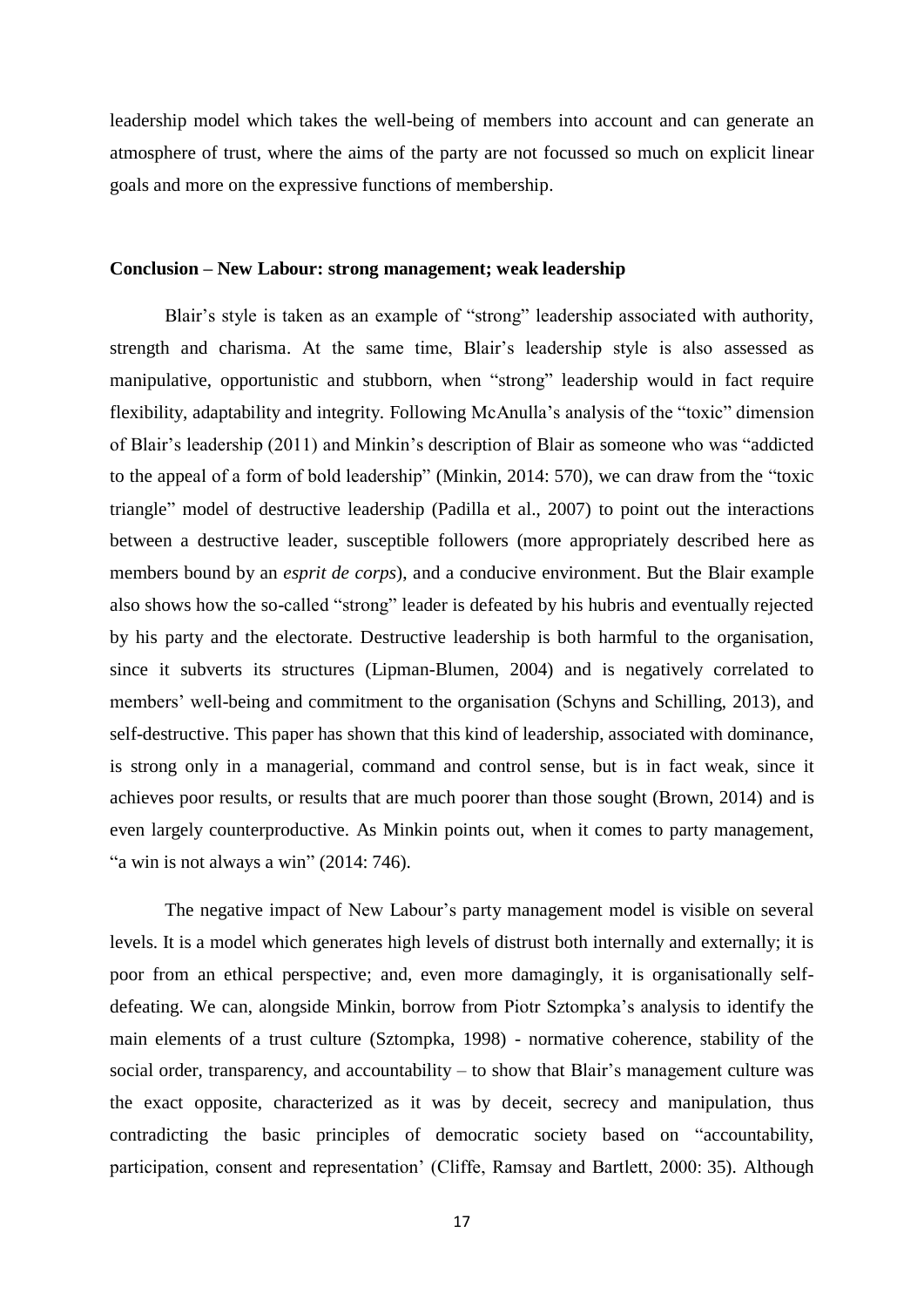some amount of political deception is not only inevitable but can even be legitimate when conducted by elected politicians in the public interest (Newey, 2009), lies are counterproductive, even from a realist's perspective, since, when discovered, they generate cynicism and distrust (Bok, 1999, cited in Minkin, 2014: 511). Perceptions of personal integrity (setting an example, telling the truth) is a crucial factor of leadership appraisal and affects the relationship that the leader and the party as a whole, as well as the relationship the whole political "class", entertains with the wider public. The "Ethical leadership" school also emphasizes the importance of ethical decision-making processes, the development of an ethical climate, and of organisational systems and practices which enable accountability through checks and balances (Schaubroeck et al., 2012). Organisational culture also has an impact on party reputation. Therefore, despite some amount of admiration for his ruthless Machiavellian approach, the main lesson from Blair's management style is that even in the case of an exceptionally charismatic leader, perceptions of a lack of authenticity severely harms the leader's image and turns the voters off the very idea of a "strong" leader.

It is ironic that as Tony Blair became leader and as New Labour was swept into power, an entire wave of groundbreaking management books, developing the model of the learning organisation (Senge, 1990), offering new thinking on innovation (Utterback, 1994; Christensen, 1997) and underlining the crucial importance of emotional intelligence in leadership (Goleman, 1998, 2002), came out in close succession, repudiating the managerial tenets which had dominated the 1980s and 1990s. Despite Blair supposedly seeking advice from high profile management thinkers, none of this new thinking seems to have filtered into New Labour's party management. At the time when New Labour practiced self-censorship, in the business world emphasis was placed on the production of new ideas as the way of developing competitive advantage. Engaging fully with employees in strategy and delivery was now shown to be the key to achieving the organisation's objectives. The New Labour reforms, which aimed at increasing efficiency essentially through the suppression of any dissenting voice, were therefore out of step with this new thinking. In addition, Blair's model of the CEO being able to make decisions on the hoof without the encumbrance of procedures was anything but based on the practical realities of management in corporations. New Labour thus drew inspiration from thinking that was divorced from practice, on precepts which were being questioned within the private sector, and on a distorted vision of corporate life.

There can be no return to Labour pre-New Labour, but there are signs that some of the damage has started to be undone. For a start, Ed Miliband, more than Brown or his own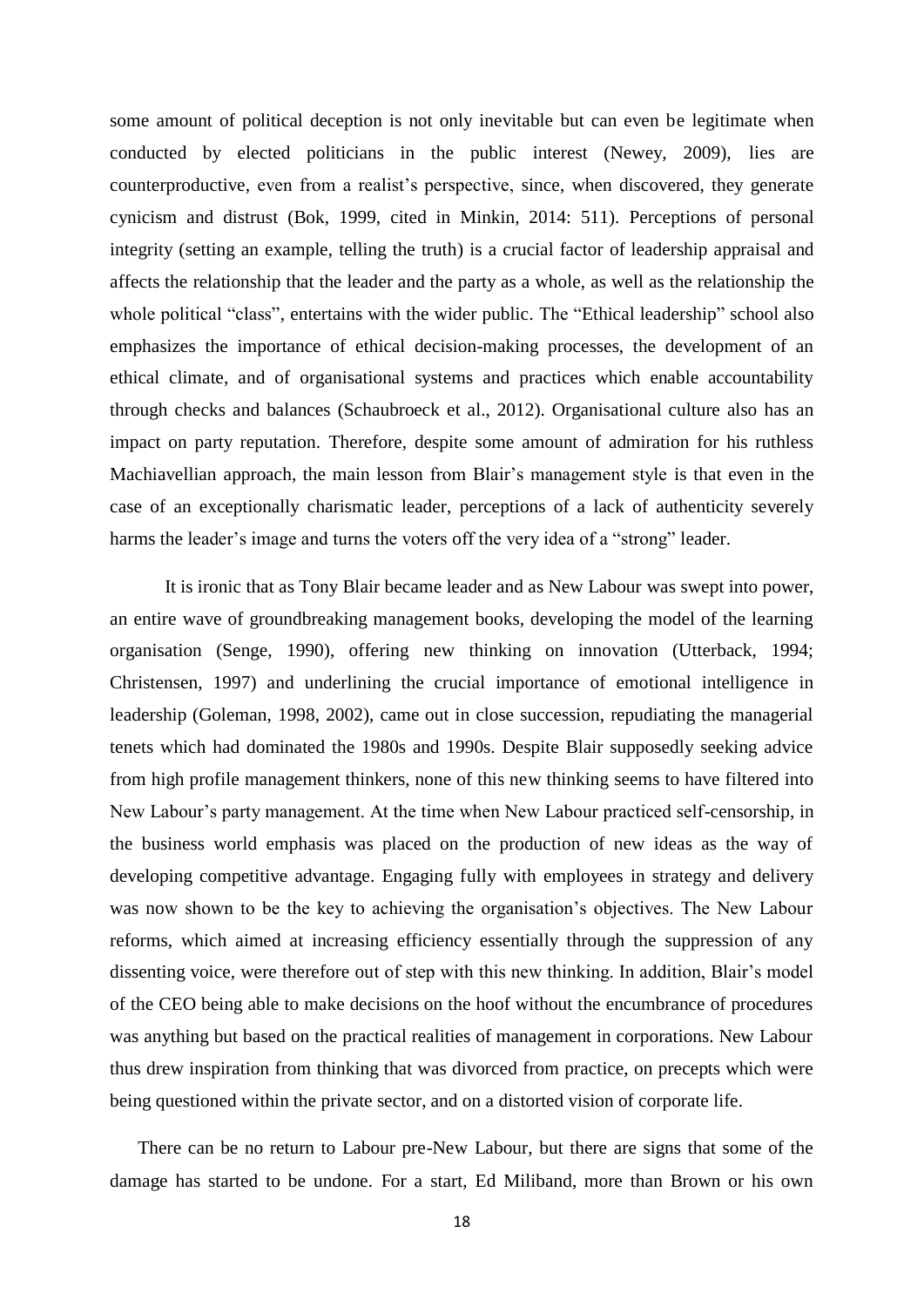brother David, is the antithesis to the Blair leadership model (Avril, forthcoming). From a party management standpoint, the reforms adopted on  $1<sup>st</sup>$  March 2014, following the recommendations set out in the Collins Report, and designed to reconnect the party with the voters, can contribute to repairing the relationship with the members (Collins, 2014). The recommendations, which were approved by 86 per cent of delegates, included the adoption of full OMOV for leadership elections as well as a widening of the franchise to party "registered supporters", in place of the electoral college. Miliband stated that the rule changes represented "the biggest transfer of power in the history of our party to our members and supporters". The moves may constitute a means to respond to the decline in traditional forms of membership and help reconnect the party with civil society (Scarrow, 2013, 2015). The reforms also bring an end to the automatic affiliation of union members so that trade unionists may have a more direct affiliation with the party. Therefore, although Miliband is almost universally derided as a "poor" leader (the marked discrepancy between his personal unpopularity and the image of the party as a whole nevertheless raises questions about the extent to which his personal ratings affect the electoral chances of his party), his role can be more positively assessed from the party management perspective. Miliband may not cut a media friendly figure, but his handling of the party may be taken as an indication of a willingness to take risks and to make mistakes showing a greater understanding of sound management than his more illustrious predecessor. In the long run, the emphasis on a greater involvement of the grassroots, a widening of the membership, increased transparency and a higher degree of personal integrity (Miliband is as yet untainted), may go some way to rebuilding trust both within and without the party.

#### **References:**

ALBRECHT, Karl (2003). *The Power of Minds at Work. Organizational Intelligence in Action*, Amacom.

ARGYRIS, Chris and SCHON, Donald (1978). *Organizational Learning: A theory of action perspective*, Addison-Wesley.

ARGYRIS, Chris (2004). *Reasons and Rationalizations: The Limits of Organizational Knowledge*, Oxford University Press.

ARGYRIS, Chris (2012). *Organizational Traps: Leadership, Culture, Organizational Design.* Oxford University Press.

AVRIL, Emmanuelle (2007). *Du Labour au New Labour de Tony Blair*. Presses du Septentrion.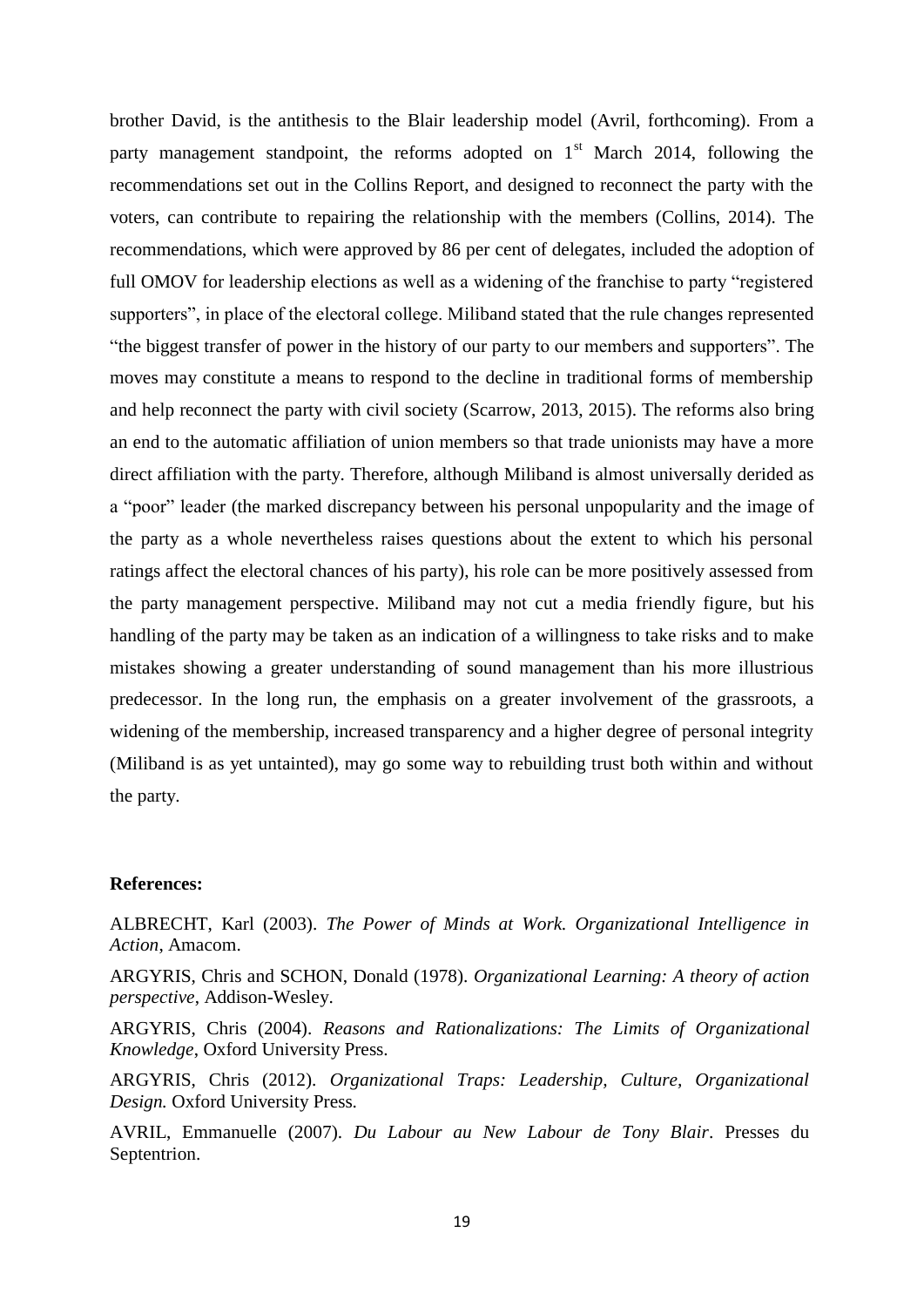AVRIL, Emmanuelle and ZUMELLO, Christine (2013). "Towards Organizational Democracy? Convergence and Divergence in Models of Economic and Political Governance", in Avril Emmanuelle, Zumello Christine (eds), *New Technologies, Organizational Change and Governance*, Basingstoke, Palgrave Macmillan, 2013, pp. 1-20.

AVRIL, Emmanuelle (2013). 'The Evolution of Decision-Making in the British Labour Party: From Grassroots to Netroots ?', in Emmanuelle Avril and Christine Zumello (eds). *New Technologies, Organizational Change and Governance*, Palgrave Macmillan, pp. 102- 116.

AVRIL, Emmanuelle (forthcoming). 'Politics, Process, and Personality: Leadership Elections and Democracy in the British Labour Party', in Alexandre-Collier, A. and de Chantal, F. (eds). *Leadership and Uncertainty Management in Politics. Leaders, Followers and Constraints in Western Democracies*, Basingstoke: Palgrave Macmillan.

BENSON, Mark J. and HOGAN, Robert S. (2008). 'How Dark Side Leadership Personality Destroys Trust and Degrades Organisational Effectiveness', *Organisations and People*, vol. 15, n° 3, pp. 10-18.

BOK, Sissana (1999). *Lying: Moral Choice in Public and Private Life*, Vintage (1st ed 1978).

BOSHYK, Yury and DILWORTH, Robert L. (eds) (2010). *Action Learning: History and Evolution*, Basingstoke: Palgrave Macmillan.

BROWN, Archie (2014). *The Myth of the Strong Leader*, Bodley Head Adults.

BULLER, Jim and JAMES, Toby (2012): "Statecraft and the Assessment of National Political Leaders: The Case of New Labour and Tony Blair", *British Journal of Politics and International Relations*, vol. 14, pp. 534-555.

CHRISTENSEN, Clayton (2000). *The Innovator's Dilemma*, HarperBusiness Essentials, 2000 (1se ed. 1997).

CLIFFE, Lionel, RAMSAY, Maureen and BARTLETT, Dave (2000). *The Politics of Lying*. *Implications for Democracy*, Macmillan.

COLLINS, Ray (2014). *Building A One Nation Labour Party. The Collins Review into Labour Party Reform*, The Labour Party.

COWLEY, P (2007). 'Parliament', in Anthony Seldon (ed.), *Blair's Britain 1997–2007*, Cambridge University Press, pp. 16-34.

DAVIES, Liz (2001). *Through the Looking Glass. A Dissenter Inside New Labour,* Verso.

GARRATT, Bob (2001). *The Learning Organization. Developing Democracy at Work*, HarperCollinsBusiness.

GOFFMAN, Erving (1990). *The Presentation of Self in Everyday Life*, Penguin Books (1st ed. 1959).

GOLEMAN, Daniel (1998). *Working with Emotional Intelligence*, Bloomsbury.

GOLEMAN, Daniel (2002). *The New Leaders. Transforming the Art of Leadership into the Science of Results*, Little, Brown.

HEPPELL, Tim (2011). 'Toxic Leadership: Applying the Lipman-Blumen Model to Political Leadership', *Representation*, vol. 47, n° 3, pp. 241-249 (Toxic Leadership Special Issue edited by Tim Heppell).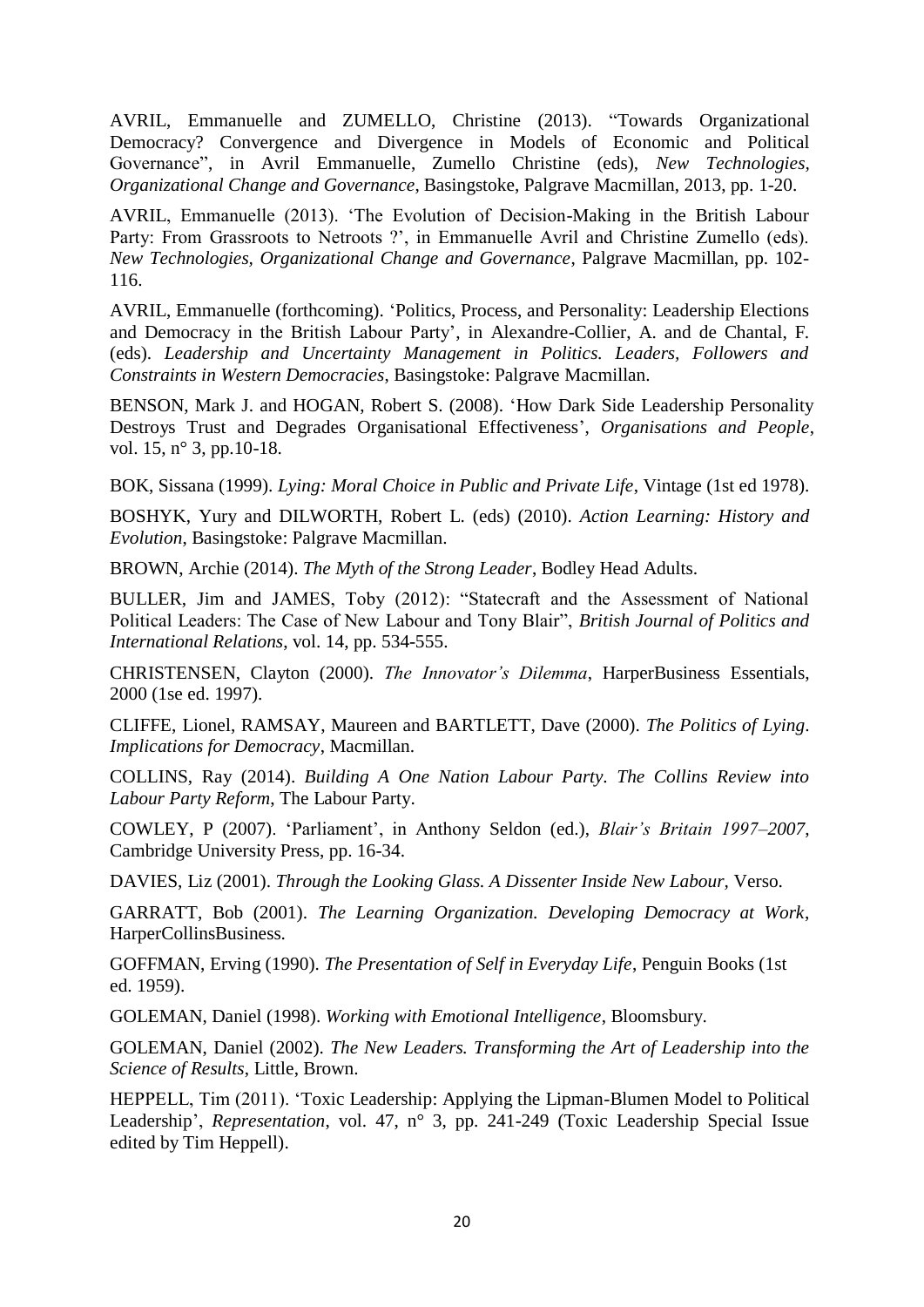JANIS, Irving (1972). *Victims of Groupthink: A Psychological Study of Foreign Policy Decisions and Fiascoes*, Houghton Mifflin.

KATZ, Richard S. and MAIR, Peter (1994). *How Parties Organize: Change and Adaptation in Party Organizations in Western Democracies*, Sage.

LAGROYE, Jacques (September 1989). 'Change and Permanence in Political Parties', *Political Studies*, vol. 37, n° 3.

LAPALOMBARA, Joseph (2003). 'Power and Politics in Organizations: Public and Private Sector Comparisons', in Meinolf Dierkes, Ariane Berthoin Antal, John Child and Ikujiro Nonaka (eds). *Handbook of Organizational Learning and Knowledge*, Oxford University Press, pp. 557-581.

LEES-MARSHMENT, Jennifer (2001). *Political Marketing and British Political Parties: The Party's Just Begun*, Manchester University Press.

LIPMAN-BLUMEN, Jean (2004). *The Allure of Toxic Leaders : Why We Follow Destructive Bosses and Corrupt Politicians—and How We Can Survive Them*, Oxford University Press.

McANULLA Stuart (2011). 'Post-Political Poisons? Evaluating the 'Toxic' Dimensions of Tony Blair's Leadership' in *Representation*, vol. 47, n° 3, pp. 251-263 (*Toxic Leadership Special Issue* edited by Tim Heppell).

MICHELS, Robert (1915). *Political Parties. A Sociological Study of the Oligarchical Tendencies of Modern Democracy*, The free Press (1<sup>st</sup> edition 1911, in German).

MINKIN, Lewis (2014). *The Blair Supremacy. A Study in the Politics of Labour's Party Management*, Manchester University Press.

NEWEY, Glen (2009). 'The People Versus the Truth: Democratic Illusions', in Ronald Tinnevelt and Raf Geenens (eds). *Does Truth Matter? Democracy and Public Space*, Springer, pp. 81-98.

PADILLA, Art, HOGAN, Robert, KAISER, Robert B. (2007). 'The Toxic Triangle: Destructive Leaders, Susceptible Followers, and Conducive Environments', *The Leadership Quarterly*, vol. 18, 176-194.

PANEBIANCO, Angelo (1988). *Political Parties, Organization and Power*, Cambridge University Press.

QUINN, Thomas (2004). *Modernising the Labour Party: Organisational Change since 1983*, Palgrave Macmillan.

SCARROW, Susan E. (2013). 'New Challenges of Intra-Party Democracy: Grassroots Activists, Instant Members and Cyber-Militants', in Avril Emmanuelle, Zumello Christine (eds), New Technologies, Organizational Change and Governance, Basingstoke, Palgrave Macmillan, 2013, pp. 85-101.

SCARROW, Susan E. (2015). *Beyond Party Members: Changing Approaches to Partisan Mobilization*, Oxford University Press.

SCHAUBROECK, et al. (2012). 'Embedding Ethical Leadership Within and Across Organizational Levels', *Academy of Management Journal*, vol. 5, n° 5, pp. 1053-1078.

SENGE, Peter (1990). *The Fitfh Discipline. The Art and Practice of the Learning Organization*, Random House.